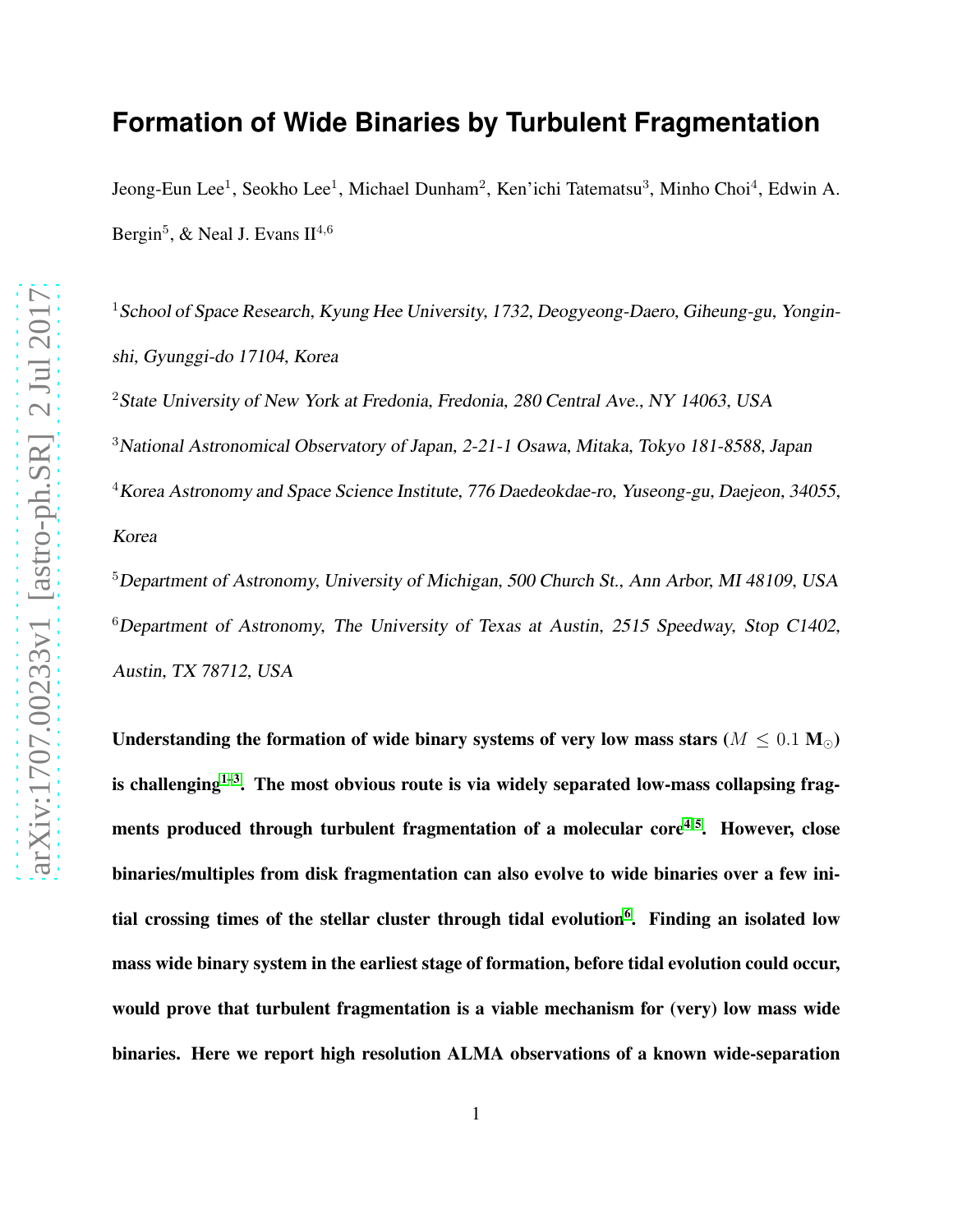protostellar binary, showing that each component has a circumstellar disk. The system is too young ${}^{7}$  ${}^{7}$  ${}^{7}$  to have evolved from a close binary and the disk axes are misaligned, providing strong support for the turbulent fragmentation model. Masses of both stars are derived from the Keplerian rotation of the disks; both are very low mass stars.

The two main theoretical formation mechanisms for multiple stars are turbulent fragmentation and disk fragmentation. These mechanisms result in different distributions of companion separations; wide (separation  $> 500$  AU) binaries naturally form through turbulent fragmentation<sup>[8](#page-12-1)</sup>, and close binaries form through disk fragmentation<sup>[9](#page-12-2)</sup>. However, dynamical processes such as three-body interactions, radial migrations, and interactions with cluster members<sup>[6,](#page-11-4)8,10</sup> can turn initially close binaries into wide binaries. Therefore, in order to demonstrate formation by turbulent fragmentation, it is crucial to observe protostellar binary or multiple systems, which are younger than 0.5 Myrs, the timescale of the embedded protostellar phase<sup>[11](#page-12-4)</sup>, and thus, can reveal their initial configurations.

A survey of protostars in the Perseus molecular cloud found a bi-modal distribution of com-panion separations with a peak at 75 AU and another at 3000 AU<sup>[12](#page-12-5)</sup>. Therefore, evidence exists for both modes of binary formation. In addition, recent high resolution observations isolate specific targets to support each formation mechanism. Compelling evidence for disk fragmentation was re-vealed by a triple protostellar system forming in a common protostellar disk<sup>[13](#page-12-6)</sup>. On the other hand, a quadruple condensation system was discovered and the authors claimed that it is evolving into a stellar system with a wide separation<sup>[14](#page-12-7)</sup>; however, this system has so far formed only one protostar,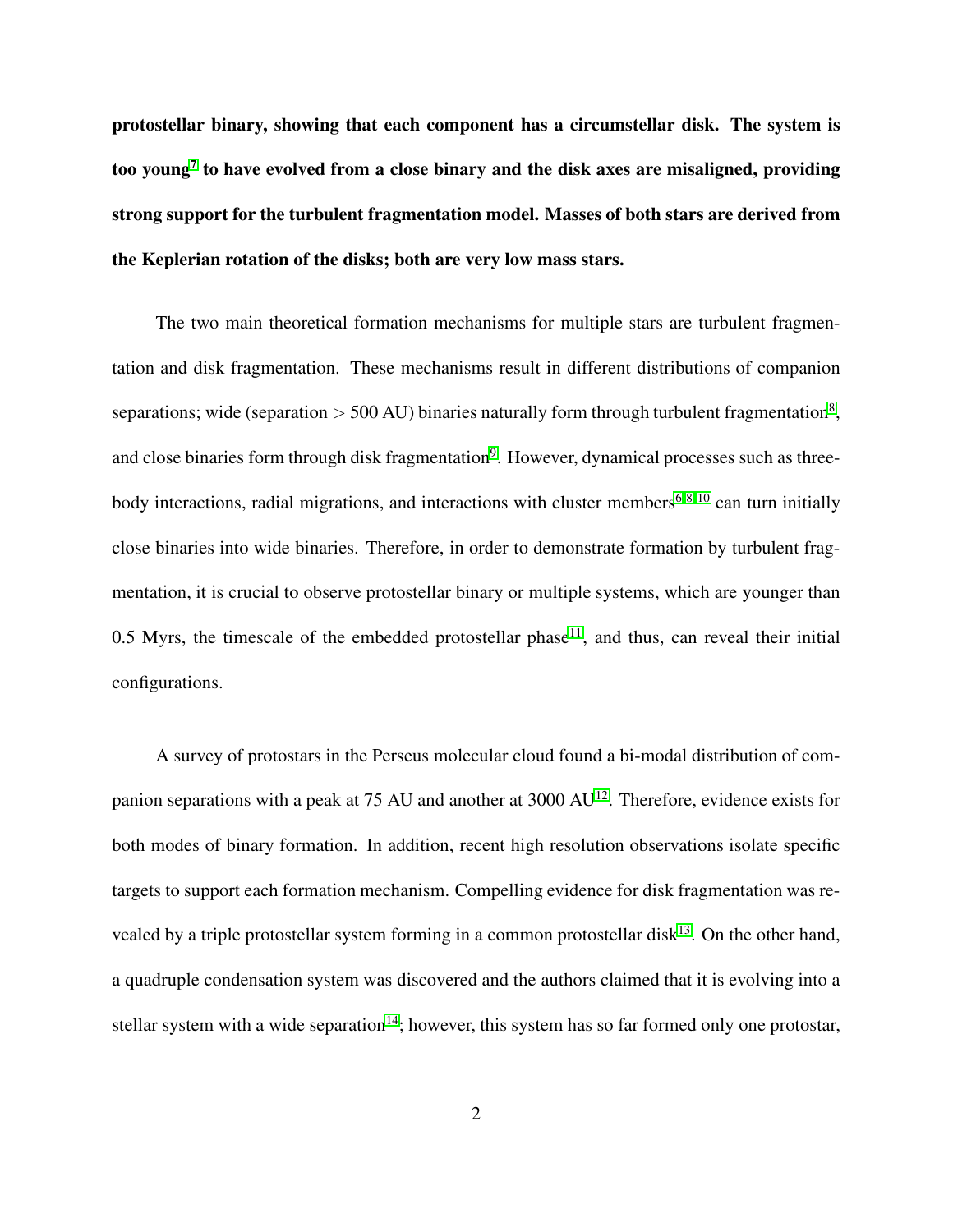and its ultimate outcome is unclear.

Although the systems with larger separations are plausible candidates for formation by turbulent fragmentation, confirmation of this possibility requires further evidence, *the misalignment of rotation axes* of stars, disks, and outflows<sup>[15](#page-13-0)</sup>. Turbulent fragmentation generates binaries with misaligned rotation axes because the angular momentum distribution in a turbulent core is random $8$ . By contrast, binaries with aligned rotation axes ( $\leq 20^{\circ}$ )<sup>[15](#page-13-0)</sup> are predicted if the secondary member is formed in a large co-rotating massive disk/ring around the primary<sup>[16](#page-13-1)</sup> or if they are formed through the fragmentation driven by the centrifugal force in a flattened cloud core. Protostellar rotational axes are difficult to measure, but the bipolar outflow driven by a star-disk system can be used to test the alignment of angular momentum in the system<sup>[15](#page-13-0)</sup>. However, outflow studies suffer from environmental effects<sup>[17](#page-13-2)</sup> or interactions between multiple outflows. A better indicator is the misalignment of disk rotation axes, but disk rotation axes of wide binaries have been reported only in the T-Tauri stage (more evolved than the protostellar stage) <sup>[18](#page-13-3)[–21](#page-13-4)</sup>, which suffer from tidal evolution effects.

IRAS 04191+1523 is a known protostellar binary system with a projected separation of 6′′.1  $(\sim 860 \text{ AU})$  between members<sup>[22](#page-13-5)</sup> in Taurus, whose distance is 140 pc. Both companion protostars are in the early embedded evolutionary stage of Class  $I^{7,23}$  $I^{7,23}$  $I^{7,23}$ . The primary (protostar A) has a lumi-nosity of 0.6 L<sub>☉</sub>, and the secondary (protostar B) has 0.04 L<sub>☉</sub><sup>[22,](#page-13-5) [24,](#page-14-1) [25](#page-14-2)</sup>. Based on their luminosities, the secondary was considered as a candidate proto-brown dwarf<sup>[26](#page-14-3)</sup>. However, the protostellar luminosity is dominated by accretion luminosity, which depends on both stellar mass and accretion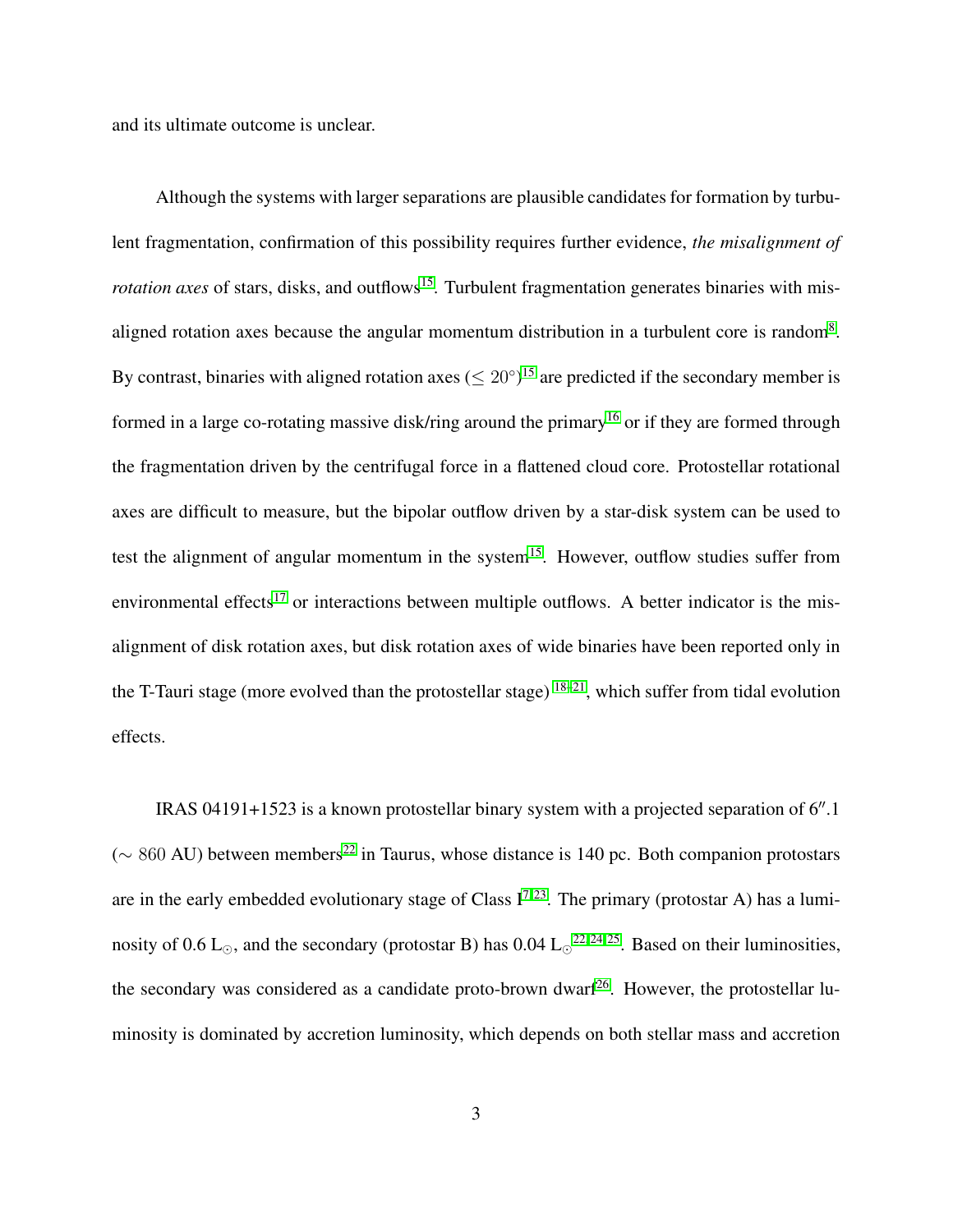rate. The only accurate way to compute protostellar masses is to observe Keplerian rotation<sup>[27](#page-14-4)</sup>.

IRAS 04191+1523 was observed with ALMA simultaneously in the 1.3 mm continuum and the C<sup>18</sup>O (J=2–1) emission on 4 January 2015, with ∼1.5″ resolution. The 1.3 mm continuum was re-observed with ALMA, obtaining better resolution (∼0.2′′) on 28 September 2016. The ALMA observations (Figure [1\)](#page-17-0) at the lower resolution reveal two compact continuum sources, one for each protostar, connected by a bridge of emission in  $C^{18}O$ . The  $C^{18}O$  gas bridge and the same central velocities inferred from the  $C^{18}O$  spectra over the elongated feature show that the two protostars belong to a single star-forming cloud core. The Herschel/PACS images<sup>[26](#page-14-3)</sup> show a single core, flattened along the this  $C^{18}O$  emission bridge, with a size of 0.02 pc, demonstrating sub-fragmentation within an isolated core.

The two continuum sources were resolved only in the higher resolution image (Figure [2\)](#page-18-0). In the unresolved images (upper panel of Figure 3), the total continuum fluxes are  $52.6 \ (\pm 1.6)$  mJy and 87.1  $(\pm 2.0)$  mJy for protostars A and B, respectively. In the resolved images (lower panel of Figure 3), they are 53.5 ( $\pm$  1.1) mJy and 71.1 ( $\pm$  3.2) mJy for protostars A and B, respectively. The agreement between continuum fluxes from the two resolution images of protostar A indicates that the continuum sources are disks. On the other hand, the difference in flux between the two different images of protostar B indicates that no more than 20% (16/87) can be attributed to an envelope. We assume that the flux from the disk is 71.1 mJy as measured from the higher resolution image.

We use the higher resolution continuum image to derive the physical parameters of the continuum sources; the continuum comes from the thermal radiation of dust and provides the masses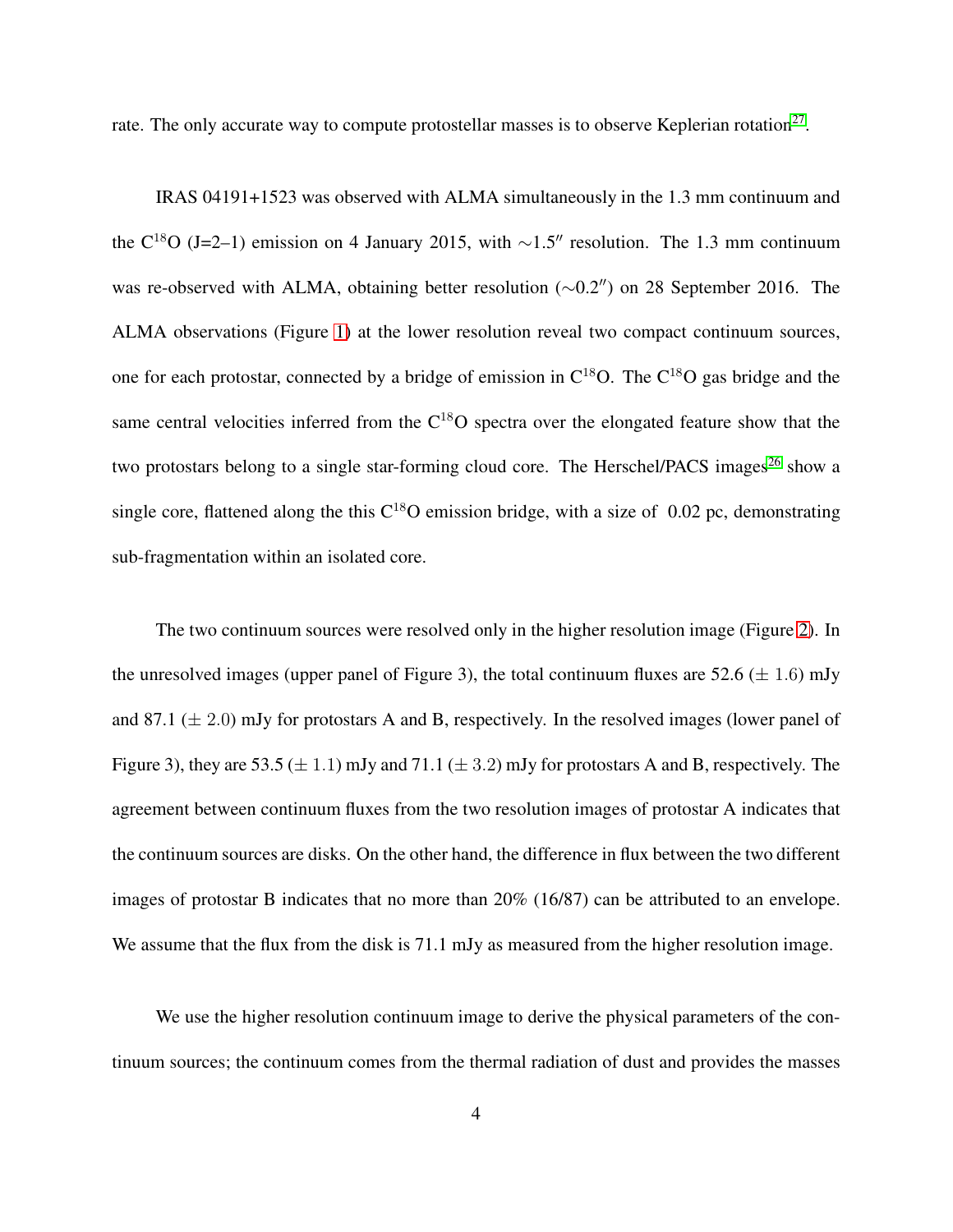of circumstellar material. Each of the dust continuum sources has the size and mass of a typical protostellar accretion disk (see Methods). The projected position angles of two disks derived from the dust continuum emission are significantly different by  $55 \pm 5$  degrees (Supplementary Table 1), indicative of misaligned disk axes.

Since the gaseous disks are resolved even at the lower resolution, the  $C^{18}O$  emission provides information on the kinematics of the disks; the  $C^{18}O$  emission associated with each disk shows a velocity shift from one end of the disk to the other end, indicating rotation (Figure [3\)](#page-19-0). In the red-shifted and blue-shifted velocity components together, the velocity shift is consistent with a Keplerian rotation profile (see Methods). Figure [4](#page-20-0) presents the best-fit Keplerian rotation velocity profile in the peak-position-velocity diagram of each source; the position of the emission peak is found by Gaussian fitting of the emission distribution along the white line in Figure [3](#page-19-0) for a given velocity. The minimum masses of the central objects (the protostars) can be derived from the bestfit models of these peak-position-velocity diagrams. Protostar A and B both have  $M_* = 0.09 \text{ M}_\odot$ , assuming edge-on disks (see Supplementary Table 3). If the disk has an intermediate inclination, the corresponding mass should be scaled by  $1/\sin^2 i$ , where i is the inclination angle (i = 90° for edge-on disk). The aspect ratio of deconvolved continuum source size suggests the inclination angles of 55° and 59° for the disks of protostars A and B, respectively (see Methods). Therefore, the masses after correction for the inclinations are  $\sim$ 0.14 and 0.12 M<sub>☉</sub>, which are close to the criterion of very low mass star ( $M_* \leq 0.1$  M<sub>☉</sub>).

Protostar B cannot be substellar, unlike what would be expected from its very low luminosity<sup>[26](#page-14-3)</sup>.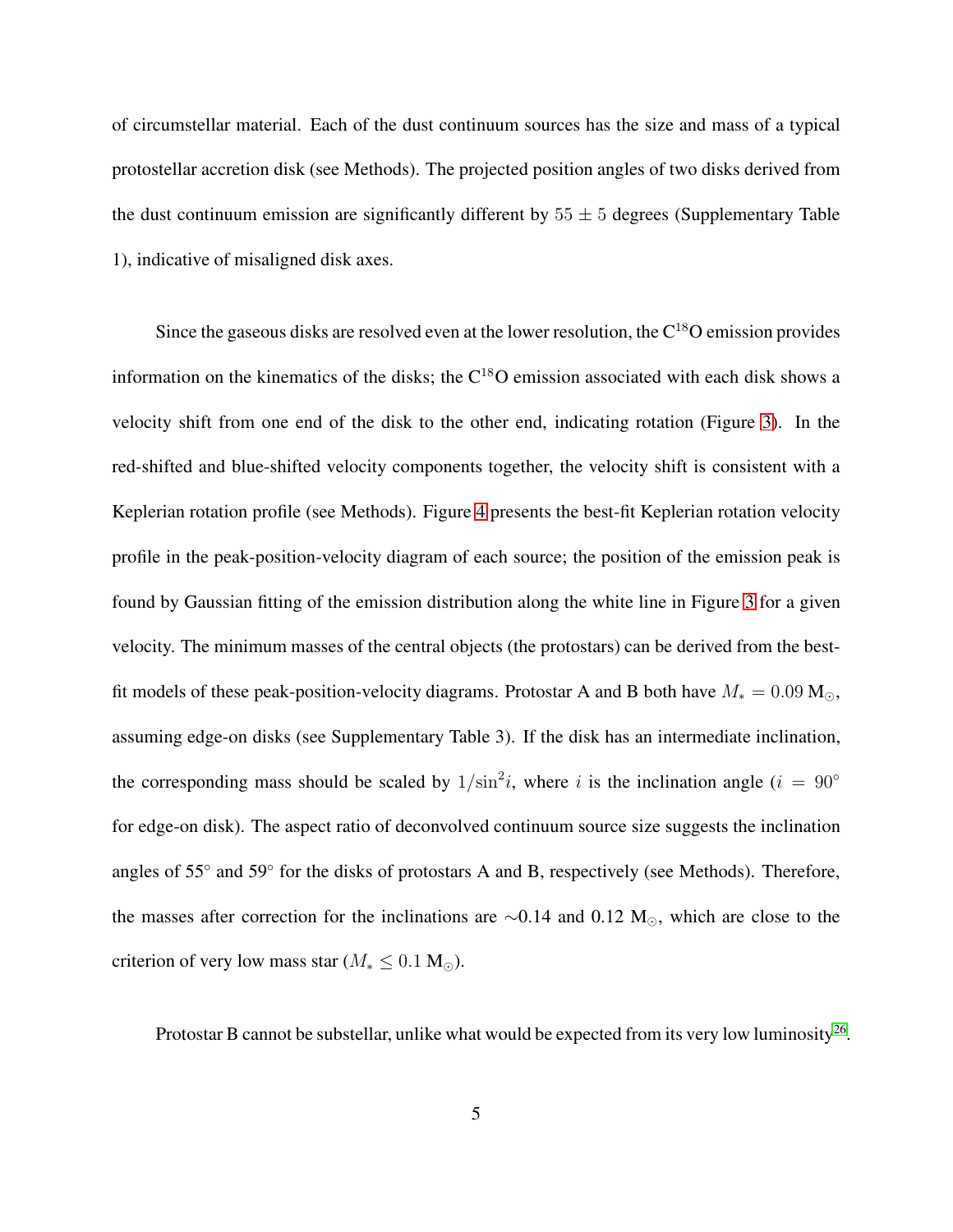Assuming that most of the luminosity comes from the mass accretion onto the protostars and protostellar radii are 2R<sub>☉</sub>, the accretion rate of protostar A ( $\dot{M} \sim 2.8 \times 10^{-7}$  M<sub>☉</sub>yr<sup>-1</sup>) is greater than that of protostar B ( $\dot{M} \sim 2.1 \times 10^{-8}$  M<sub>☉</sub>yr<sup>-1</sup>) by a factor of  $\sim 13$ . The current protostellar masses are similar to those of very low-mass stars, but they may grow by further accretion from the disks and envelope. Assuming a dust temperature of 30 K and a gas-to-dust mass ratio of 100, the disk masses are  $(3.70 \pm 0.08) \times 10^{-3}$  M<sub>☉</sub> and  $(4.91 \pm 0.22) \times 10^{-3}$  M<sub>☉</sub> for protostars A and B, respectively (see Methods). These disks cannot substantially increase the central masses. The total mass of the protostellar envelope is 0.1  $M_{\odot}^{28}$  $M_{\odot}^{28}$  $M_{\odot}^{28}$ . Assuming that 30%–50% of the envelope mass eventually winds up in the protostars<sup>[11](#page-12-4)</sup>, the future contribution from the envelope may be  $\sim$ 0.04  $M_{\odot}$ . Consequently, the protostars cannot grow very much, and the final configuration is likely to be a pair of low mass stars separated by at least 1000 AU. If the accretion rate of protostar A stays much larger than that of protostar B even in the future, the primary mass will be about 0.18 M<sub>☉</sub>, which is not much bigger than the secondary mass (0.12 M<sub>☉</sub>).

From Kepler's third law, with the total mass of 0.26  $M_{\odot}$ , the orbital period of the binary system is  $\sim 5 \times 10^4 \ (\pm 5.5 \times 10^3)$  years if we consider the projected separation (860 AU) as the actual separation between companions; the dominant error of orbital period is the distance error, which is about 10 pc. If the separation on the plane of sky is the same as the separation along the line of sight, the actual separation is  $\sqrt{2}$  times the projected separation, and the orbital period becomes 0.1 Myr. A significant change of system configuration by tidal interactions would take a time much longer than the orbital period. The age of IRAS 04191+1523 is about 0.1 Myr in the assumption of a typical protostellar accretion rate of  $10^{-6}$  M<sub>⊙</sub>yr<sup>-1</sup> and the protostellar mass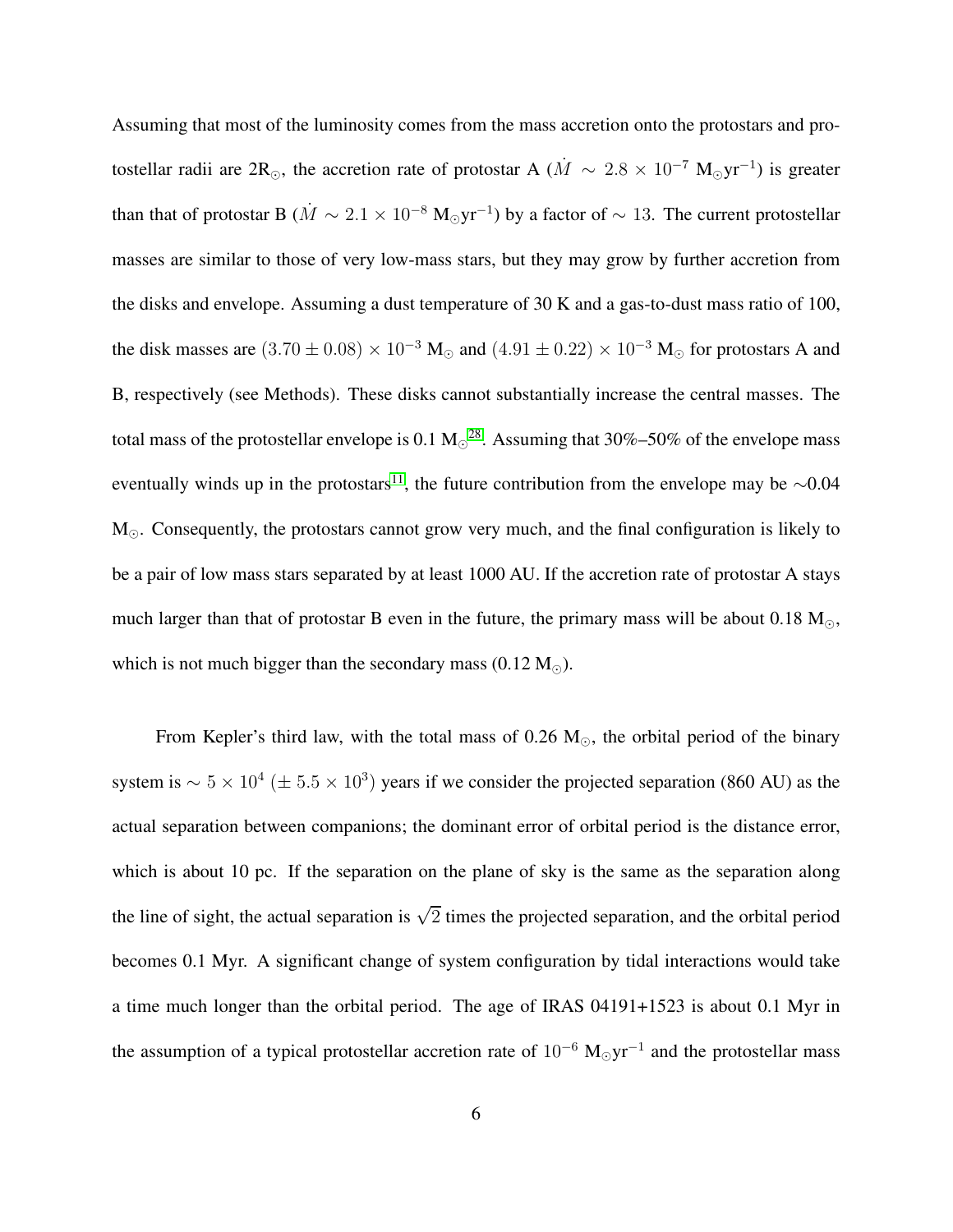of 0.1 M<sub> $\odot$ </sub>. Its age should not exceed the timescale (0.5 Myr) of the protostellar phase<sup>[11](#page-12-4)</sup>. The similarity between the envelope and each protostellar mass indicates that IRAS 04191+1523 is a relatively young Class I source<sup>[29](#page-14-6)</sup>. Therefore, the orbital period of the IRAS 04191+1523 system is comparable with its age, and this binary system should still be in its initial configuration.

The projected disk rotation axes are perpendicular to the white lines over two gaseous disks in FIgure [3,](#page-19-0) which are misaligned by 77◦ (see Methods), indicating that they formed via turbulent fragmentation since this binary is too young to modify the alignment of rotational axes by tidal interactions between companions<sup>[15](#page-13-0)</sup>. The derived orbital period of the isolated low mass protostellar binary system, IRAS 04191+1523, also demonstrates that wide binary systems can be formed by the turbulent fragmentation mechanism, without disk fragmentation/migration. Disk fragmentation and tidal evolution by cluster members cannot explain the existence of this pair either because the stellar density in Taurus is too low<sup>[30](#page-14-7)</sup> to alter their orbital parameters. The timescale for the tidal evolution in Taurus is on the order of a few crossing times<sup>[6](#page-11-4)</sup>, or about 100 Myr, much longer than the age of this system. The crossing time for a low density cluster with the stellar initial half-mass radius of 2.53 pc and the initial average velocity dispersion of 0.3 km  $s^{-1}$ , which are similar to the conditions in Taurus, is  $17 \text{ Myrs}^{31}$  $17 \text{ Myrs}^{31}$  $17 \text{ Myrs}^{31}$ . Therefore, our high resolution ALMA observations of IRAS 04191+1523 imply that wide binaries in a large range of mass even down to substellar regime can be formed by turbulent fragmentation although parameter spaces for very low mass turbulent cores have not been yet explored by theoretical calculations<sup>[4,](#page-11-2)5,8</sup>.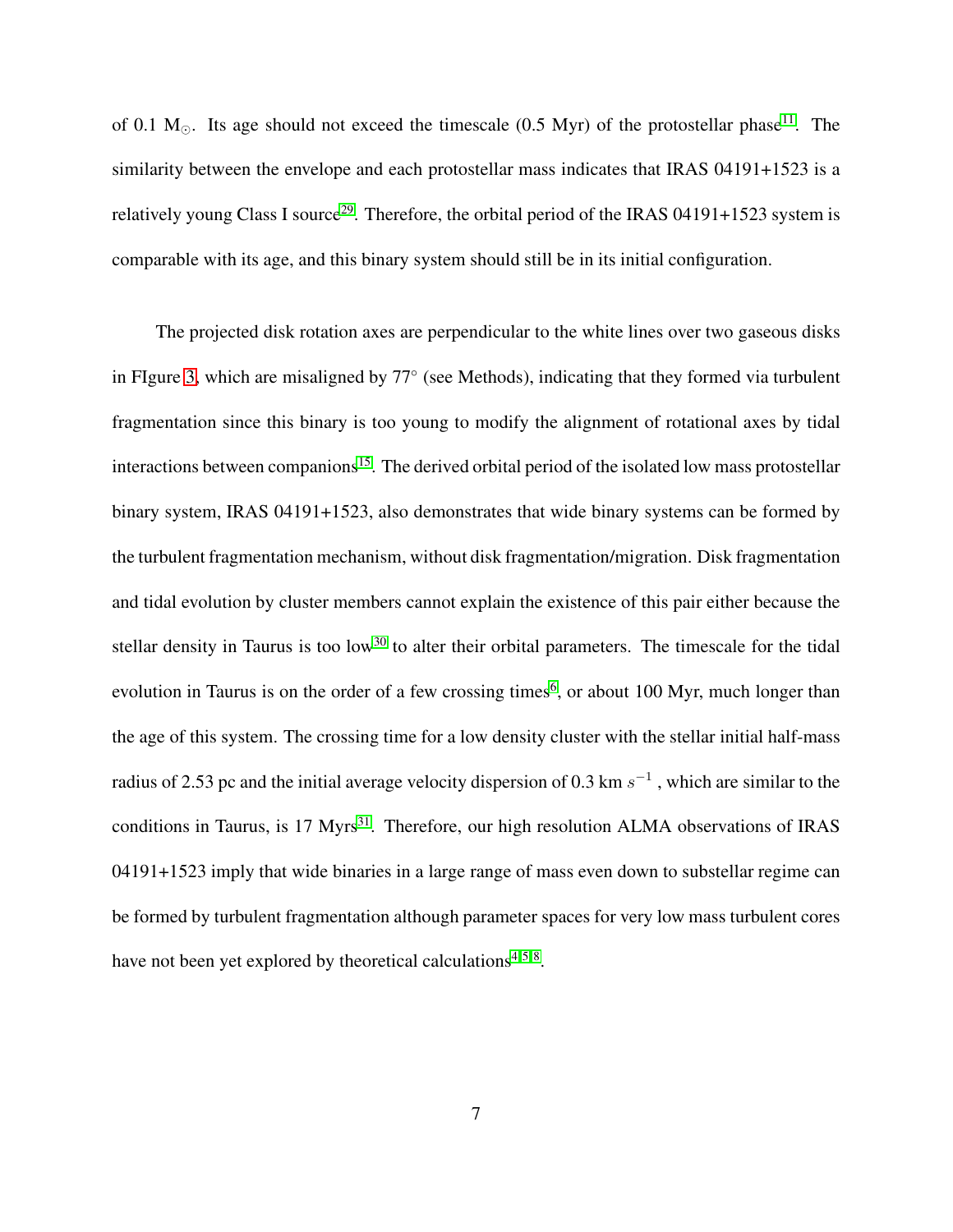#### METHODS

### ALMA observations

IRAS 04191+1523 was observed using the Atacama Large Millimeter/submillimeter Array (ALMA) during Cycle 2 (2013.1.00537.S, PI: Jeong-Eun Lee) on 2015 Jan. 4 and during Cycle 3 (2015.1.00186.S, PI: Michael Dunahm) on 2016 Sep. 28. For the Cycle 2 observation, three spectral windows were centered at 219.5604 GHz ( $C^{18}O$   $J = 2 \rightarrow 1$ ), 216.113 GHz (DCO<sup>+</sup>  $J = 3 \rightarrow 2$ ), and 231.322 GHz (N<sub>2</sub>D<sup>+</sup>  $J = 3 \rightarrow 2$ ), each with a bandwidth of 58.6 MHz and spectral resolution of 61 kHz ( $\Delta v \sim 0.08$  km s<sup>-1</sup>). A continuum window was centered at 234 GHz with a bandwidth of 468.75 MHz. The phase center was at  $(\alpha, \delta)_{J2000}$  =  $(04^h22^m00.41^s, +15°30'21.2'')$ , and the total observing time was 54 minutes. Thirty-eight 12m antennas were used with baselines in the range from 15 m ( $\simeq$ 10 k $\lambda$ ) to 350 m ( $\simeq$ 255 k $\lambda$ ) to provide the synthesized beam size of  $1''.83 \times 1''.26$  (PA= $-88.3^{\circ}$ ) when the natural weighting is adopted.

For the Cycle 3 observation, two continuum windows were centered at 231.1 GHz and 218. 5 GHz with a bandwidth of 2 GHz. Two spectral windows were set to cover CO  $J = 2 \rightarrow 1,{}^{13}$ CO  $J = 2 \rightarrow 1$ , and  $C^{18}O J = 2 \rightarrow 1$ , but the total observing time (13 minutes) was too short to detect those lines. The phase center was at  $(\alpha, \delta)_{J2000} = (0.4h^2 2m^2 0.079s^2, +15°30'24.833'')$ . Forty 12-m antennas were used with baselines in the range from 15 m ( $\simeq$ 11 k $\lambda$ ) to 3 km ( $\simeq$ 2327 k $\lambda$ ) to provide the synthesized beam size of  $0''.24 \times 0''.14$  (PA=14°.7) when the uniform weighting is adopted.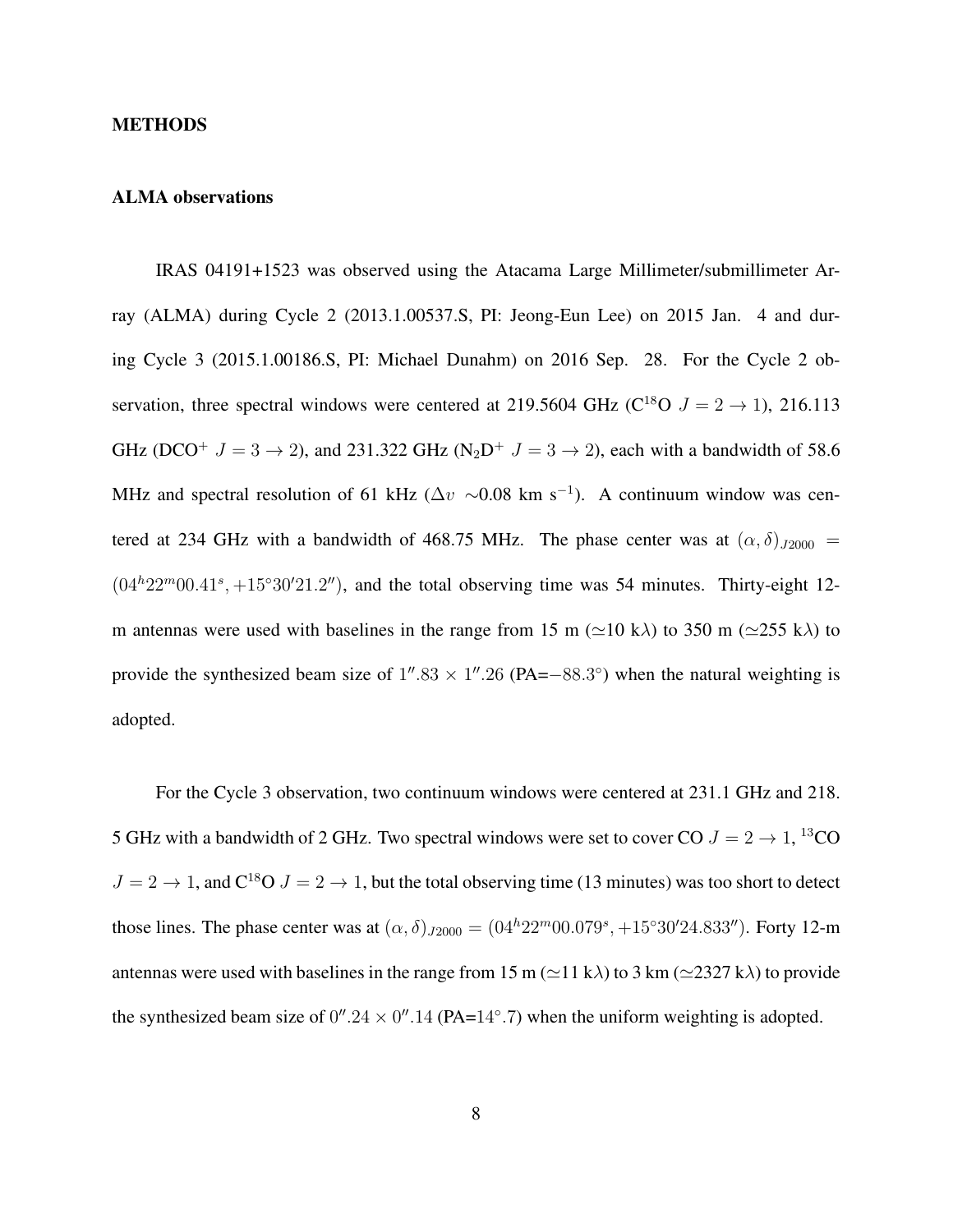We carried out a standard reduction using  $CASA^{32}$  $CASA^{32}$  $CASA^{32}$  for both data sets. The nearby quasar J0510+1800 was used for phase and flux calibration, and J0423-0120 provided a bandpass calibration for the Cycle 2 data. For the Cycle 3 data, J0510+1800 was used for bandpass and flux calibration while J0407+0742 was used for phase calibration. The visibility data were imaged using the CLEAN algorithm with natural weighting for  $C^{18}O$  to have a higher signal-to-noise ratio while uniform weighting was used for the continuum images to provide higher resolutions. For the Cycle 2 data, the RMS noise levels for  $C^{18}O$ , DCO<sup>+</sup>, and N<sub>2</sub>D<sup>+</sup> are 7, 5, and 8 mJy beam<sup>-1</sup>, respectively, while the continuum rms noise is 1.0 mJy beam<sup>-1</sup>. For the Cycle 3 data, the rms noise level for the continuum is 0.45 mJy beam<sup>-1</sup>.

## Disk masses and inclinations

In the 1.3 mm continuum, the disks are unresolved at the lower resolution of  $\sim$ 1.2″ while they are resolved at the high resolution of <sup>∼</sup>0.2′′ (see Figure 2 in the main paper). The disk of A is marginally resolved and its deconvolved size is about 26 AU in diameter. The deconvolved disk size of B is about 85 AU in diameter, which is much bigger than the beam size. We use the high resolution images to derive disk properties. Supplementary Table 1 shows the results of Gaussian fitting of the continuum emission. When the emission is optically thin and the dust temperature is constant, the disk mass is calculated by

$$
M_{\text{dust}} = \frac{D^2 F}{\kappa_{1.3} B(T_{\text{dust}})},\tag{1}
$$

where D (=140 pc) is the distance to the source, F is the flux density at 1.3 mm, and B is the Planck function at the dust temperature,  $T_{\text{dust}}$  at 1.3 mm. The assumed dust opacity, commonly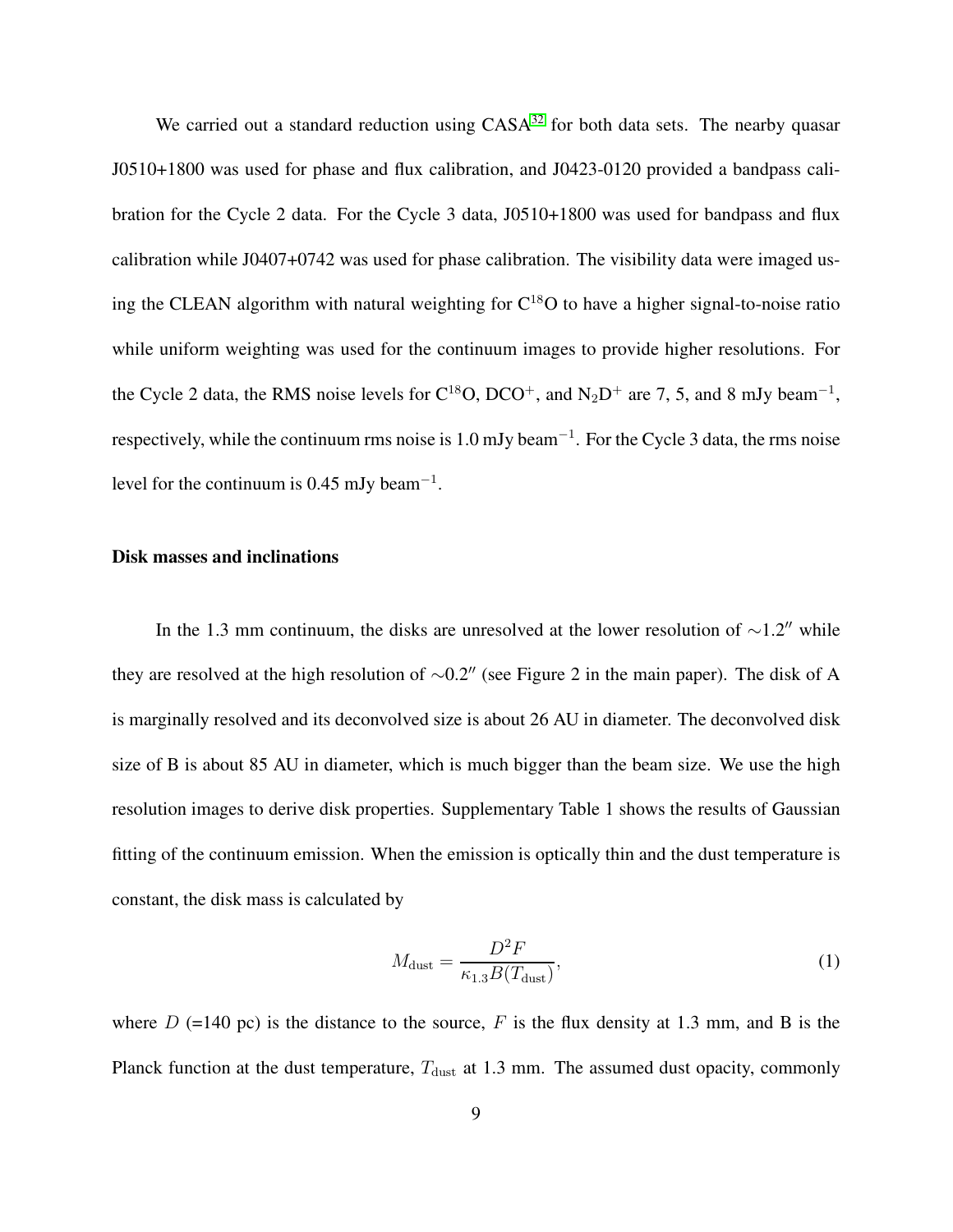used for disks<sup>[33](#page-15-2)</sup>, is  $\kappa_{1.3} = 3.5 \text{ cm}^2 \text{ g}^{-1}$ .

The deconvolved disk sizes and the inclination of each disk are listed in Supplementary Table 2. The inclination of a disk can be calculated by the size ratio between major and minor axes,  $cos^{-1}(\theta_{min}/\theta_{maj})$ . The calculated inclinations for A and B are  $\sim 55^{\circ}$  and  $\sim 59^{\circ}$ , respectively.

## The C<sup>18</sup>O emission

Supplementary Figure 1 shows the  $C^{18}O$  spectra extracted from the two disk positions (A and B) and a position (C) in between as marked in Figure 1 of the main paper. The broad wings detected in  $C^{18}O$  trace the disk rotation. The red and blue wing components are shaded as red and blue, where the emission is integrated to demonstrate the disk rotation in Figure 3 of the main paper. For IRAS 04191+1523 B, the blue wing spectrum is flipped on top of the red wing spectrum to show that the red wing is contaminated by an additional component, which is likely the emission from infalling material because  $C^{18}O J = 2 \rightarrow 1$  is a high density tracer. Therefore, we use only the blue wing to determine the Keplerian rotation for protostar B.

The velocity profiles for high velocity wings of IRAS 04191+1523 A and B, respectively, along the white lines in Figure 3 of the main paper are presented in Supplementary Figure 2 in logarithmic scale. In this figure, the X-axis represents the position of peak emission found by Gaussian fitting of the emission distribution along the white line in Figure 3 at a given velocity. The best-fit power-law profiles to the data have power indices similar to the value (0.5) for the Keplerian rotation; the scatter could be caused by/from contamination of other gas motions such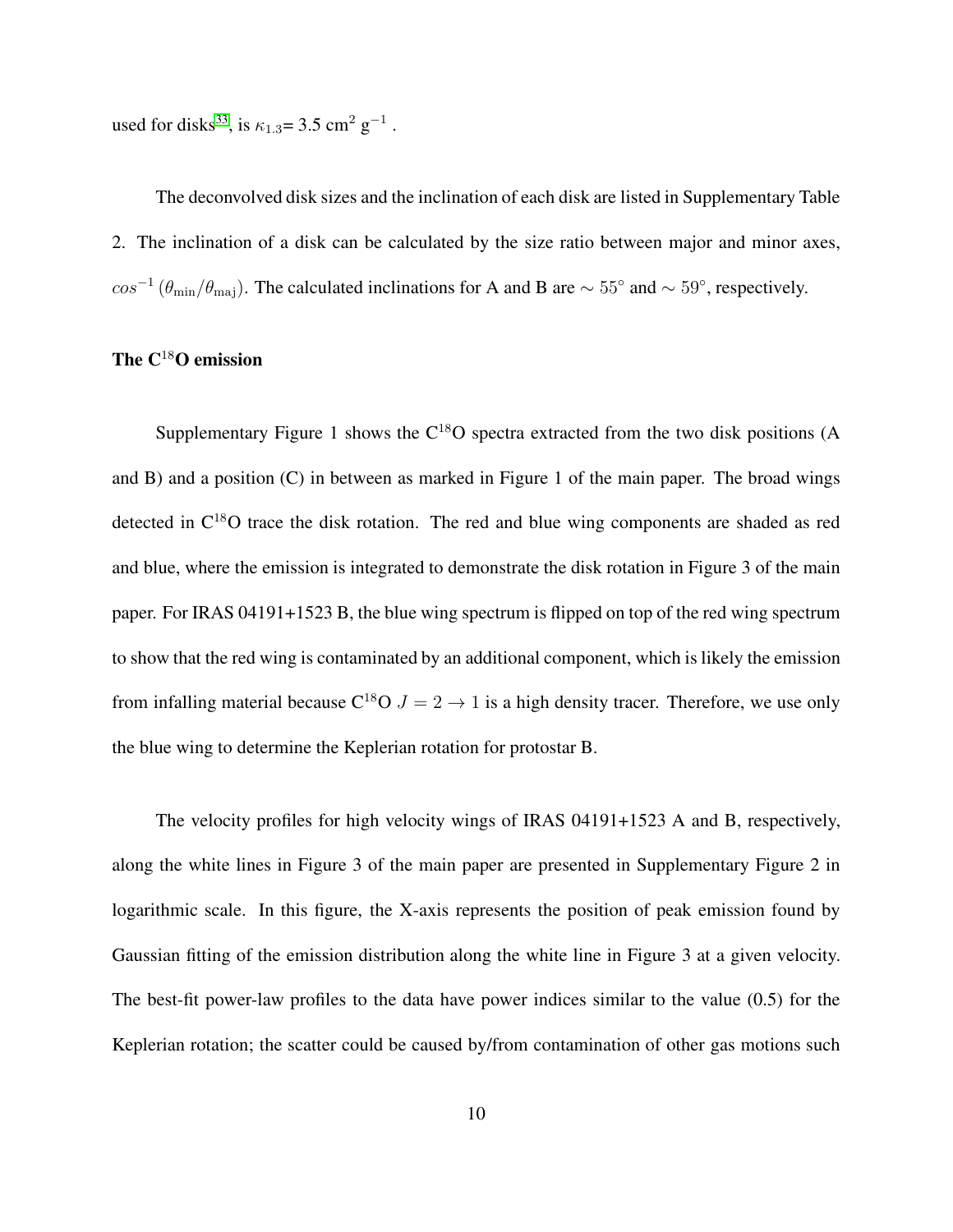as infall. As a result, we applied the Keplerian rotation to their velocity profiles to derive the masses of two protostars (see Figure 4 in the main paper.) The masses after correction for disk inclination are 0.14 and 0.12  $M_{\odot}$ , for protostars A and B, respectively (see Supplementary Table 3). With these masses, we can test the stability of this protostellar binary system<sup>[14](#page-12-7)</sup>. When the velocity difference of two sources is  $\sim 0.1$  km s<sup>-1</sup> (similar to the velocity resolution of the C<sup>18</sup>O observation) and the projected separation is considered as the actual separation, the ratio of kinetic energy to gravitation energy is about 0.04 and 0.05 for protostars A and B, respectively, indicating that this binary is likely bound.

The projected position angles of two disks were determined using channel maps as presented in Supplementary Figure 3. The blue- and red-shifted components from the source velocity  $(v<sub>s</sub>)$  by the amounts indicated above each panel are presented as contours. In each channel, the positions of the blue- and red-shifted emission peaks were connected to determine the position angle. The mean and standard deviation of the position angles for velocity shifts between  $v_s \pm 0.9$  and  $v_s \pm 1.4$ are listed in Supplementary Table 1. The difference in the projected position angles of the two disks is about 77◦ . The true position angle difference depends on projection; if we consider the disk inclinations derived from the continuum images, the position angle difference of the two disks in space is  $63 \pm 5.8^{\circ}$  or  $98 \pm 5.5^{\circ}$  depending on the direction of two disk inclinations.

### Data Availability

The data that support the plots within this paper and other findings of this study are available from ALMA archives with project codes 2013.1.00537.S (https://almascience.nao.ac.jp//aq/?project\_code=2013.1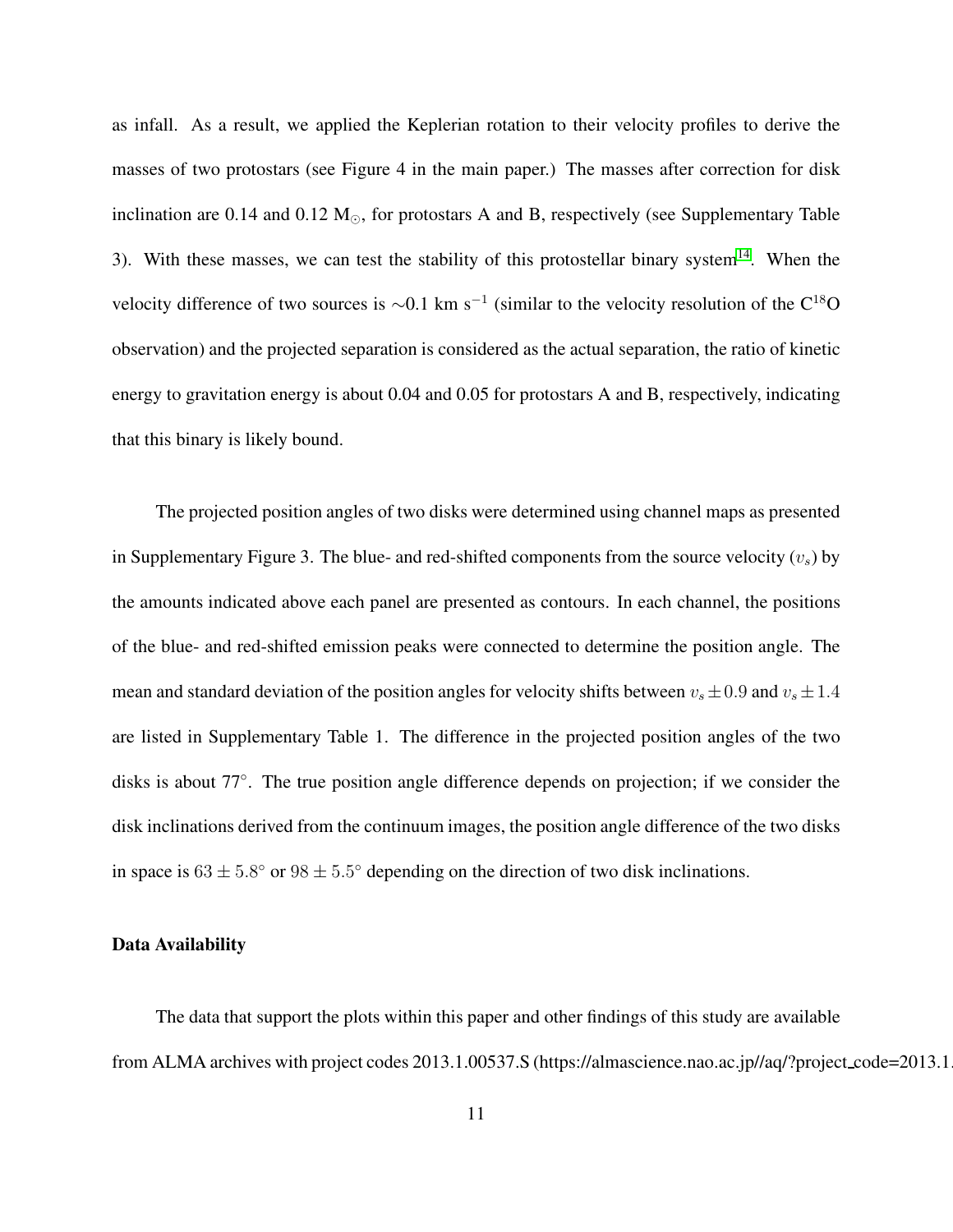and 2015.1.00186.S [\(http://almascience.nao.ac.jp//aq/?project](http://almascience.nao.ac.jp//aq/?project_code=2015.1.00186.S) code=2015.1.00186.S) and from the corresponding author upon reasonable request.

## <span id="page-11-0"></span>References

- 1. B´ejar, V. J. S. *et al.* Discovery of a Wide Companion near the Deuterium-burning Mass Limit in the Upper Scorpius Association. *Astrophys. J. Letters* 673, L185 (2008). <0712.3482>.
- <span id="page-11-1"></span>2. Luhman, K. L., Mamajek, E. E., Allen, P. R., Muench, A. A. & Finkbeiner, D. P. Discovery of a Wide Binary Brown Dwarf Born in Isolation. *Astrophys. J.* 691, 1265–1275 (2009). <0902.0425>.
- <span id="page-11-2"></span>3. Luhman, K. L. The Formation and Early Evolution of Low-Mass Stars and Brown Dwarfs. *Ann. Rev. Astron. Astrophys.* 50, 65–106 (2012). <1208.5800>.
- 4. Goodwin, S. P., Whitworth, A. P. & Ward-Thompson, D. Simulating star formation in molecular cloud cores. I. The influence of low levels of turbulence on fragmentation and multiplicity. *Astron. & Astrophys.* 414, 633–650 (2004). <astro-ph/0309829>.
- <span id="page-11-4"></span><span id="page-11-3"></span>5. Fisher, R. T. A Turbulent Interstellar Medium Origin of the Binary Period Distribution. *Astrophys. J.* 600, 769–780 (2004). <astro-ph/0303280>.
- 6. Marks, M. & Kroupa, P. Inverse dynamical population synthesis. Constraining the initial conditions of young stellar clusters by studying their binary populations. *Astron. & Astrophys.* 543, A8 (2012). <1205.1508>.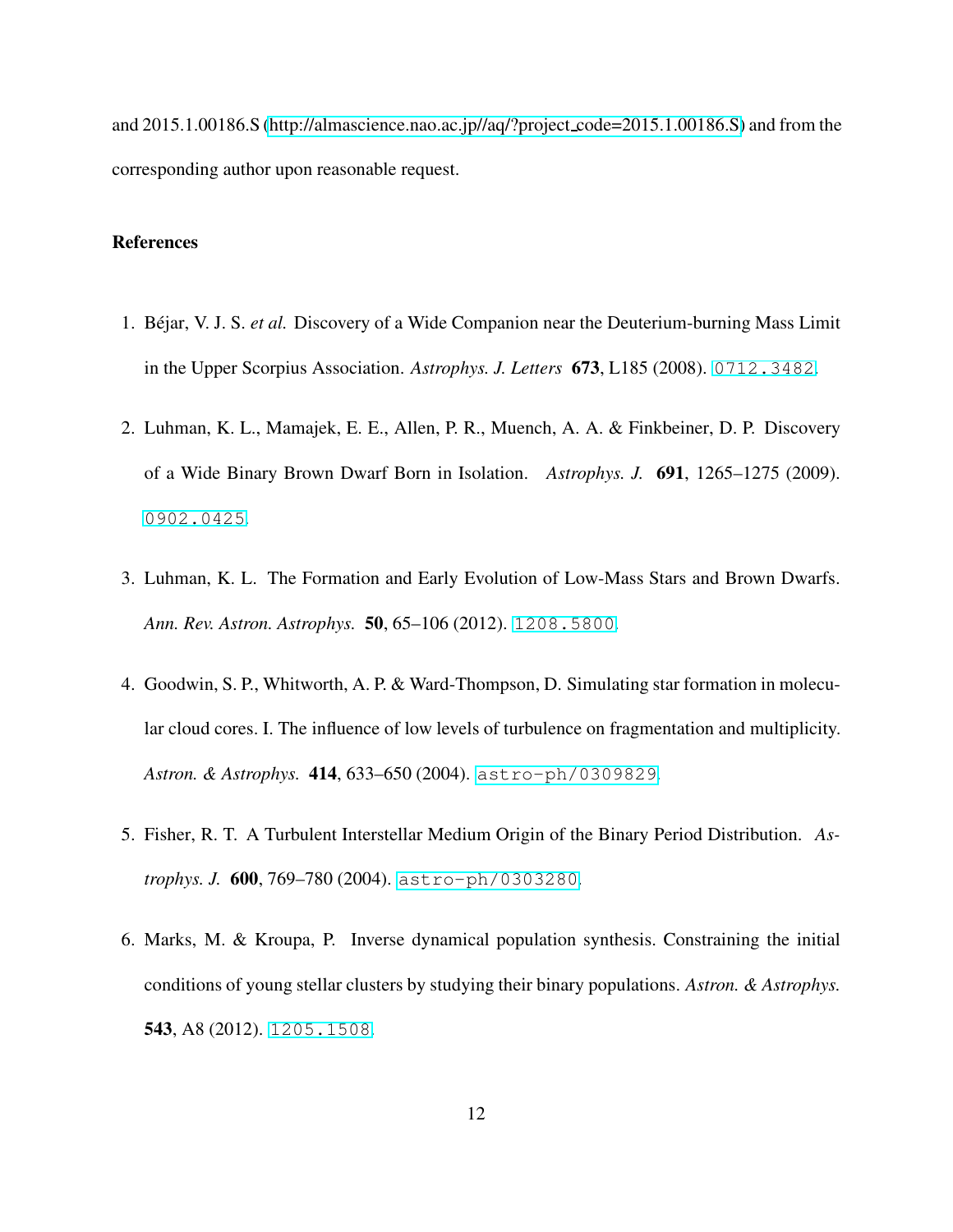- <span id="page-12-1"></span><span id="page-12-0"></span>7. Dunham, M. M. *et al.* The Spitzer c2d Survey of Nearby Dense Cores. I. First Direct Detection of the Embedded Source in IRAM 04191+1522. *Astrophys. J.* 651, 945–959 (2006). <astro-ph/0607665>.
- <span id="page-12-2"></span>8. Offner, S. S. R., Kratter, K. M., Matzner, C. D., Krumholz, M. R. & Klein, R. I. The Formation of Low-mass Binary Star Systems Via Turbulent Fragmentation. *Astrophys. J.* 725, 1485– 1494 (2010). <1010.3702>.
- <span id="page-12-3"></span>9. Kratter, K. M., Matzner, C. D., Krumholz, M. R. & Klein, R. I. On the Role of Disks in the Formation of Stellar Systems: A Numerical Parameter Study of Rapid Accretion. *Astrophys. J.* 708, 1585–1597 (2010). <0907.3476>.
- <span id="page-12-4"></span>10. Bate, M. R. Stellar, brown dwarf and multiple star properties from a radiation hydrodynamical simulation of star cluster formation. *MNRAS* 419, 3115–3146 (2012). <1110.1092>.
- <span id="page-12-5"></span>11. Dunham, M. M. *et al.* The Evolution of Protostars: Insights from Ten Years of Infrared Surveys with Spitzer and Herschel. *Protostars and Planets VI* 195–218 (2014). <1401.1809>.
- <span id="page-12-6"></span>12. Tobin, J. J. *et al.* The VLA Nascent Disk and Multiplicity Survey of Perseus Protostars (VAN-DAM). II. Multiplicity of Protostars in the Perseus Molecular Cloud. *Astrophys. J.* 818, 73 (2016). <1601.00692>.
- <span id="page-12-7"></span>13. Tobin, J. J. *et al.* A triple protostar system formed via fragmentation of a gravitationally unstable disk. *Nature* 538, 483–486 (2016). <1610.08524>.
- 14. Pineda, J. E. *et al.* The formation of a quadruple star system with wide separation. *Nature* 518, 213–215 (2015).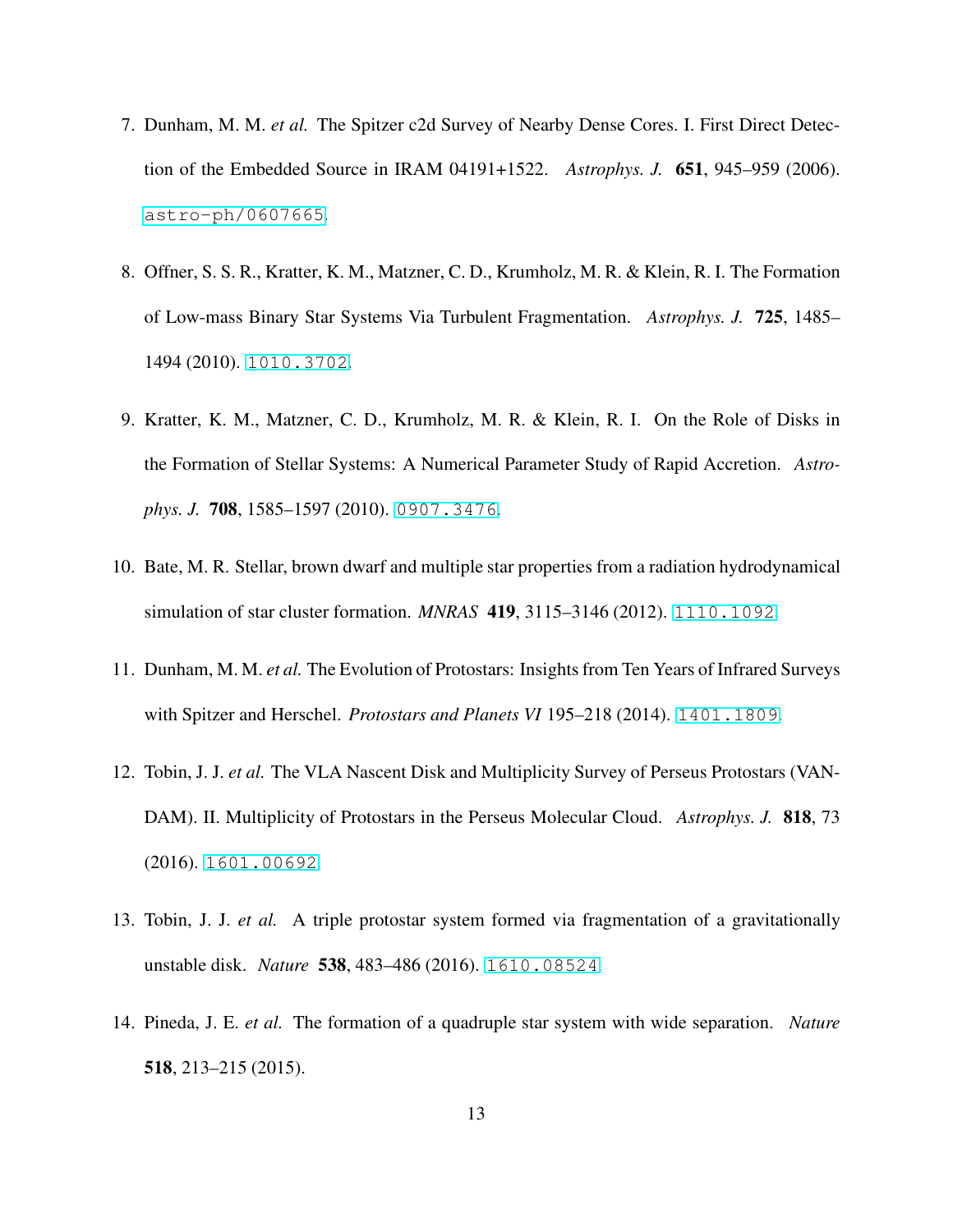- <span id="page-13-1"></span><span id="page-13-0"></span>15. Offner, S. S. R., Dunham, M. M., Lee, K. I., Arce, H. G. & Fielding, D. B. The Turbulent Origin of Outflow and Spin Misalignment in Multiple Star Systems. *Astrophys. J. Letters* 827, L11 (2016). <1606.08445>.
- <span id="page-13-2"></span>16. Bonnell, I. A. & Bate, M. R. Massive Circumbinary Discs and the Formation of Multiple Systems. *MNRAS* 269 (1994).
- <span id="page-13-3"></span>17. Lee, J. W. Y., Hull, C. L. H. & Offner, S. S. R. Synthetic Observations of Magnetic Fields in Protostellar Cores. *Astrophys. J.* 834, 201 (2017). <1611.08530>.
- 18. Jensen, E. L. N., Mathieu, R. D., Donar, A. X. & Dullighan, A. Testing Protoplanetary Disk Alignment in Young Binaries. *Astrophys. J.* 600, 789–803 (2004).
- 19. Jensen, E. L. N. & Akeson, R. Misaligned protoplanetary disks in a young binary star system. *Nature* 511, 567-569 (2014). <1407.8211>.
- <span id="page-13-4"></span>20. Salyk, C. *et al.* ALMA Observations of the T Tauri Binary System AS 205: Evidence for Molecular Winds and/or Binary Interactions. *Astrophys. J.* 792, 68 (2014). <1407.2652>.
- <span id="page-13-5"></span>21. Williams, J. P. *et al.* ALMA Observations of a Misaligned Binary Protoplanetary Disk System in Orion. *Astrophys. J.* 796, 120 (2014). <1410.3570>.
- 22. Duchêne, G., Bouvier, J., Bontemps, S., André, P. & Motte, F. Multiple protostellar systems. I. A deep near infrared survey of Taurus and Ophiuchus protostellar objects. *Astron. & Astrophys.* 427, 651–665 (2004). <astro-ph/0407482>.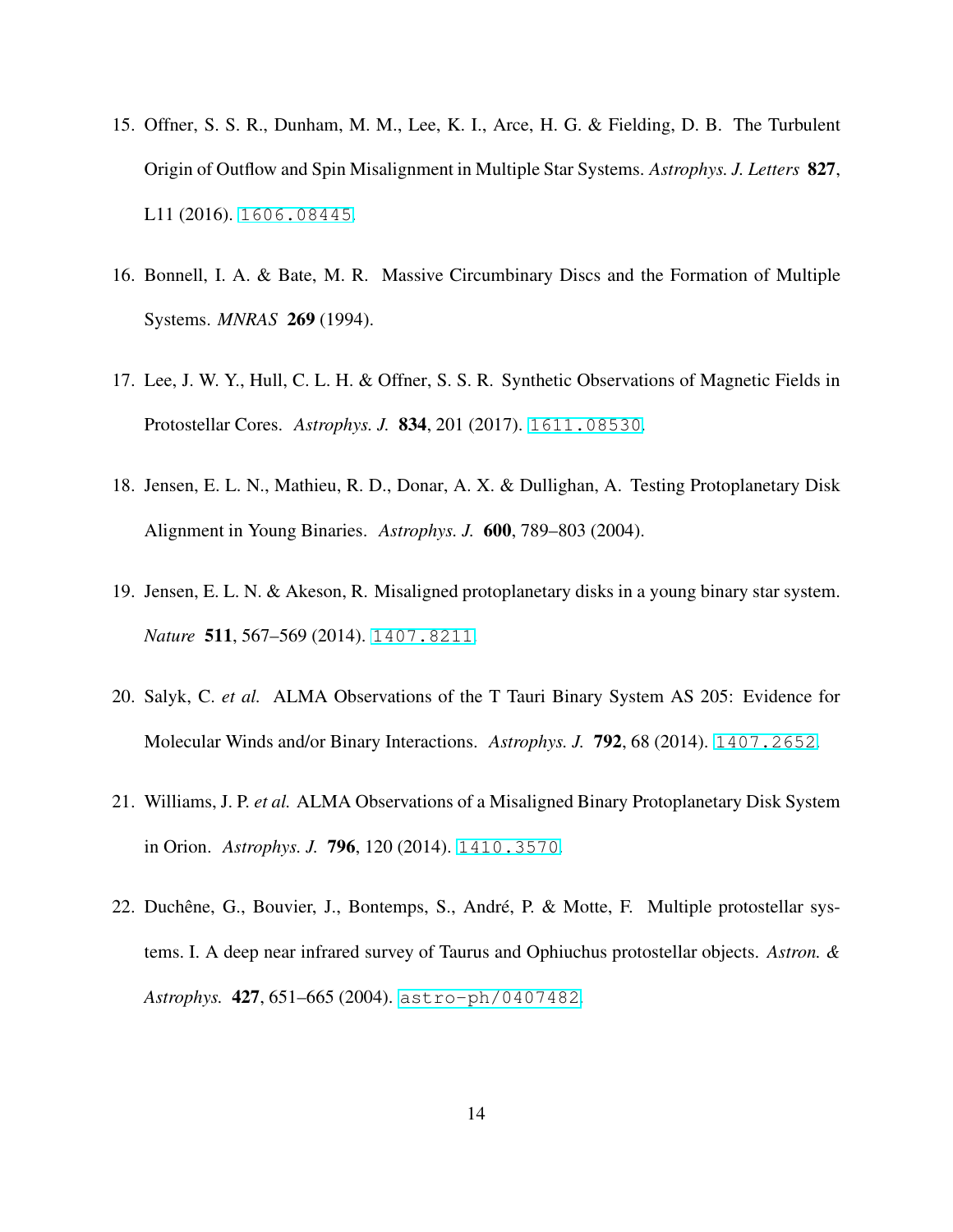- <span id="page-14-1"></span><span id="page-14-0"></span>23. Luhman, K. L., Allen, P. R., Espaillat, C., Hartmann, L. & Calvet, N. The Disk Population of the Taurus Star-Forming Region. *Astrophys. J. Suppl.* 186, 111–174 (2010). <0911.5457>.
- <span id="page-14-2"></span>24. Connelley, M. S., Reipurth, B. & Tokunaga, A. T. The Evolution of the Multiplicity of Embedded Protostars. I. Sample Properties and Binary Detections. *Astron. J.* 135, 2496–2525 (2008). <0803.1656>.
- <span id="page-14-3"></span>25. Dang-Duc, C., Phan-Bao, N. & Dao-Van, D. T. Two confirmed class I very low-mass objects in Taurus. *Astron. & Astrophys.* 588, L2 (2016). <1602.06357>.
- <span id="page-14-4"></span>26. Bulger, J. *et al.* The Taurus Boundary of Stellar/Substellar (TBOSS) Survey. I. Far-IR disk emission measured with Herschel. *Astron. & Astrophys.* 570, A29 (2014). <1407.4802>.
- <span id="page-14-5"></span>27. Tobin, J. J. *et al.* A ˜0.2-solar-mass protostar with a Keplerian disk in the very young L1527 IRS system. *Nature* 492, 83–85 (2012). <1212.0861>.
- <span id="page-14-6"></span>28. Young, C. H. *et al.* Submillimeter Common-User Bolometer Array Mapping of Spitzer c2d Small Clouds and Cores. *Astron. J.* 132, 1998–2013 (2006). <astro-ph/0609206>.
- <span id="page-14-7"></span>29. André, P., Motte, F. & Bacmann, A. Discovery of an Extremely Young Accreting Protostar in Taurus. *Astrophys. J. Letters* 513, L57–L60 (1999).
- 30. Rebull, L. M. *et al.* The Taurus Spitzer Survey: New Candidate Taurus Members Selected Using Sensitive Mid-Infrared Photometry. *Astrophys. J. Suppl.* 186, 259–307 (2010). <0911.3176>.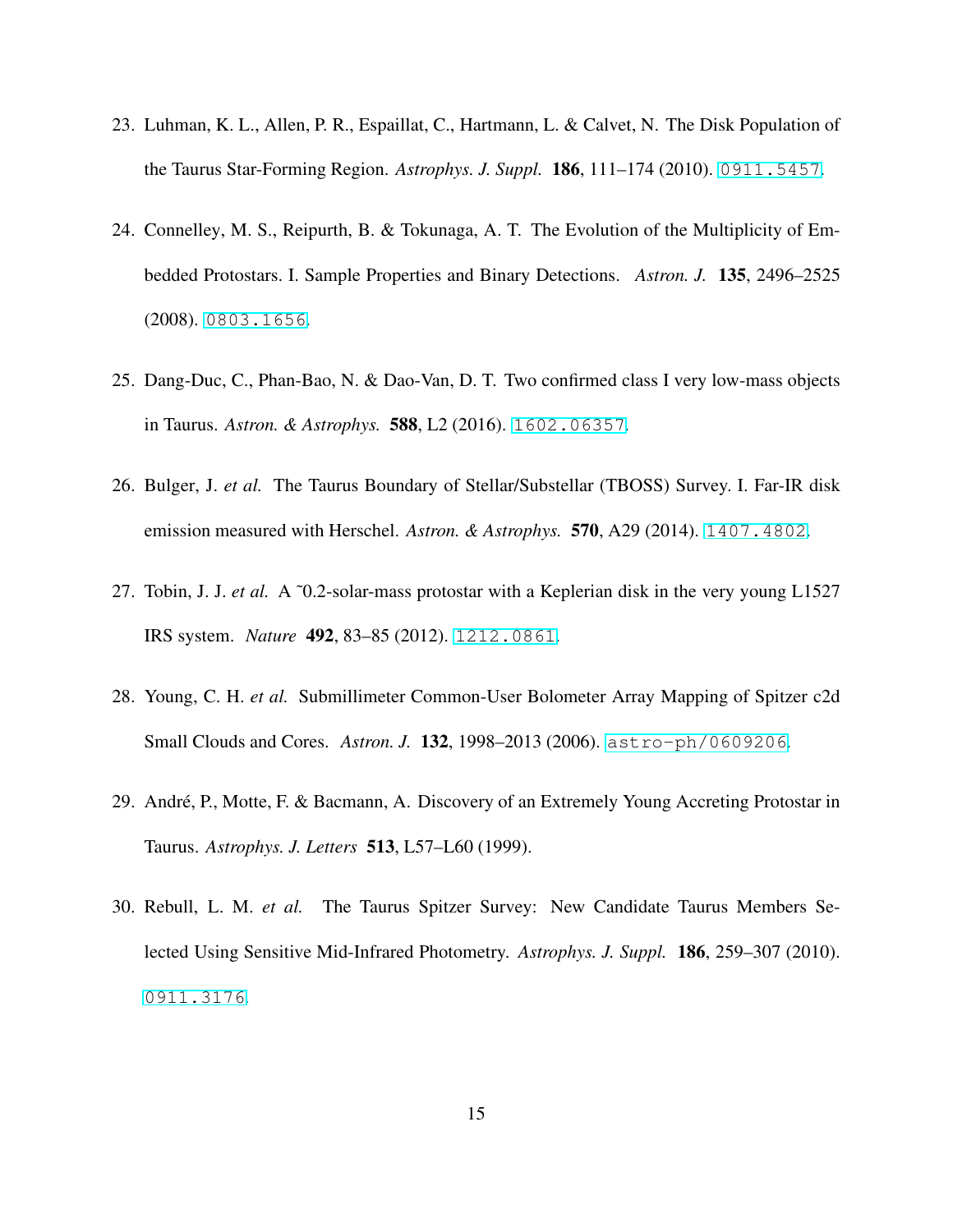- <span id="page-15-1"></span><span id="page-15-0"></span>31. Kroupa, P. Inverse dynamical population synthesis and star formation. *MNRAS* 277 (1995). <astro-ph/9508117>.
- 32. McMullin, J. P., Waters, B., Schiebel, D., Young, W. & Golap, K. CASA Architecture and Applications. In Shaw, R. A., Hill, F. & Bell, D. J. (eds.) *Astronomical Data Analysis Software and Systems XVI*, vol. 376 of *Astronomical Society of the Pacific Conference Series*, 127 (2007).
- <span id="page-15-2"></span>33. Andrews, S. M. & Williams, J. P. Circumstellar Dust Disks in Taurus-Auriga: The Submillimeter Perspective. *Astrophys. J.* 631, 1134–1160 (2005). <astro-ph/0506187>.

Acknowledgements This paper makes use of the following ALMA data: ADS/JAO.ALMA#2013.1.00537.S, and 2015.1.00186.S. ALMA is a partnership of ESO (representing its member states), NSF (USA) and NINS (Japan), together with NRC (Canada), and NSC and ASIAA (Taiwan), and KASI (Republic of Korea), in cooperation with the Republic of Chile. The Joint ALMA Observatory is operated by ESO, AUI/NRAO and NAOJ. J.-E. Lee was supported by the Basic Science Research Program through the National Research Foundation of Korea (NRF) (grant No. NRF-2015R1A2A2A01004769) and the Korea Astronomy and Space Science Institute under the R&D program (Project No. 2015-1-320-18) supervised by the Ministry of Science, ICT and Future Planning. NJE thanks KASI for support for a visit to participate in this work.

Author Contributions JEL and SL performed the detailed calculations used in the analysis. SL and KT reduced the ALMA data. JEL wrote the manuscript. All authors were participants in the discussion of results, determination of the conclusions, and revision of the manuscript.

Competing Interests The authors declare that they have no competing financial interests.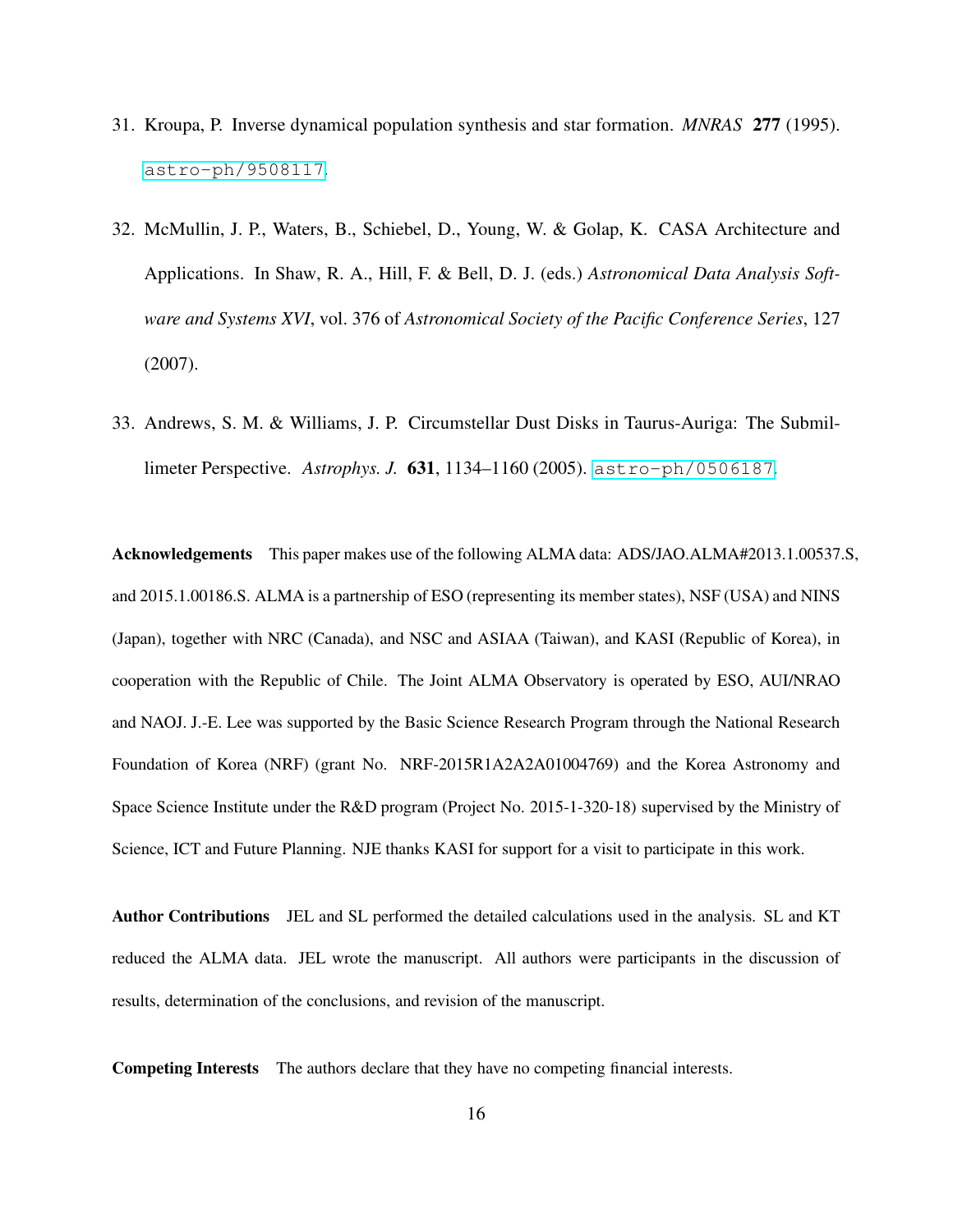Correspondence Correspondence and requests for materials should be addressed to Jeong-Eun Lee (email:

jeongeun.lee@khu.ac.kr).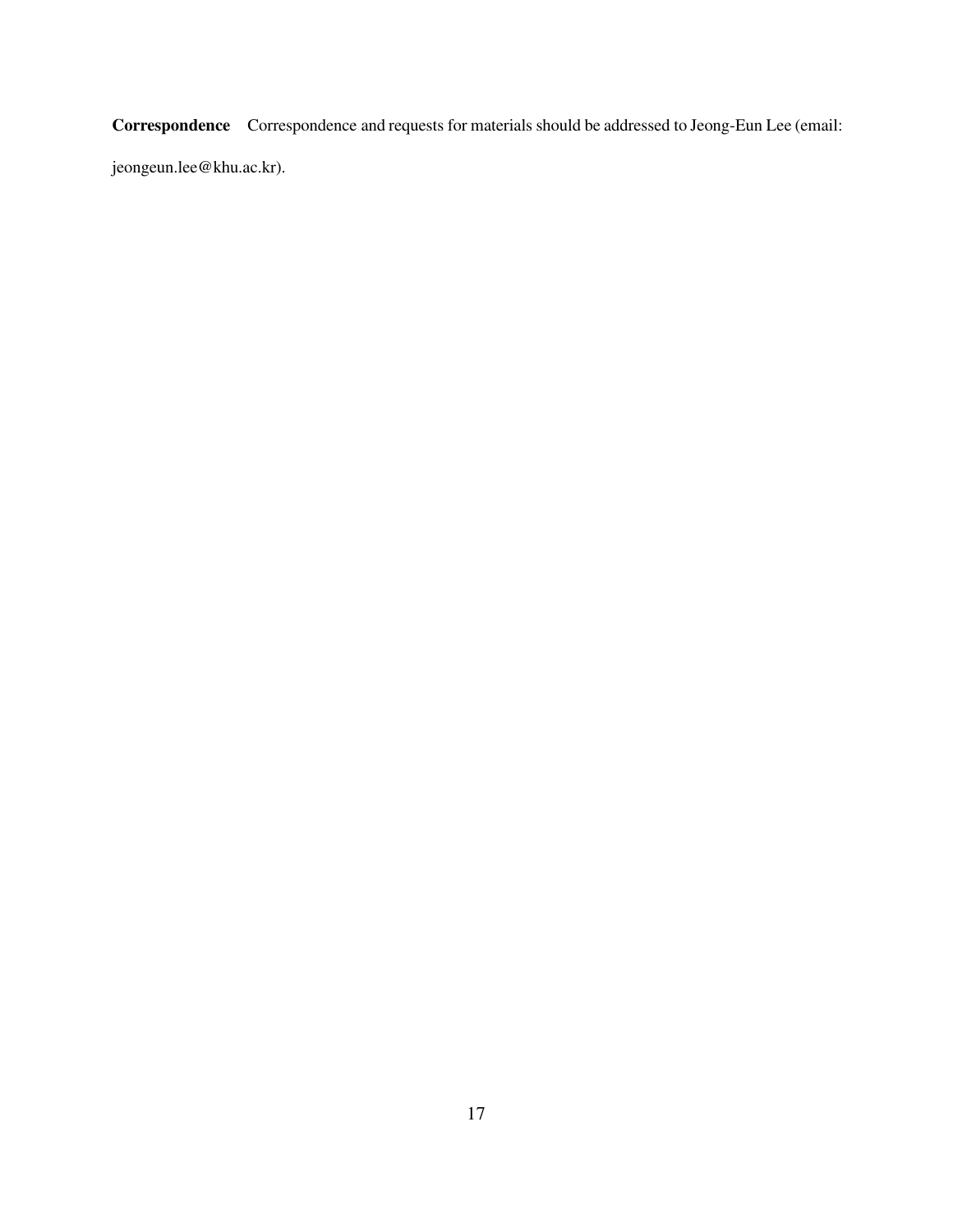

<span id="page-17-0"></span>Figure 1: Two compact continuum sources detected in the 1.3 mm continuum (black contours) on top of the  $C^{18}O$  J=2-1 integrated intensity (colour image). The lowest contour and subsequent contour step are 20 times the rms noise of 1.0 mJy beam<sup>−</sup><sup>1</sup> . A and B indicate the positions of protostars. More extended  $C^{18}O$  emission exists around A although the 1.3 mm continuum emission is stronger around B. C represents a common envelope position not associated with compact continuum emission. The peak intensities (and their 1  $\sigma$  error) of the two continuum sources, which are measured with the task  $imfit$  in CASA, are 51 ( $\pm$ 0.9) and 76 ( $\pm$ 1.0) mJy beam<sup>-1</sup>, respectively.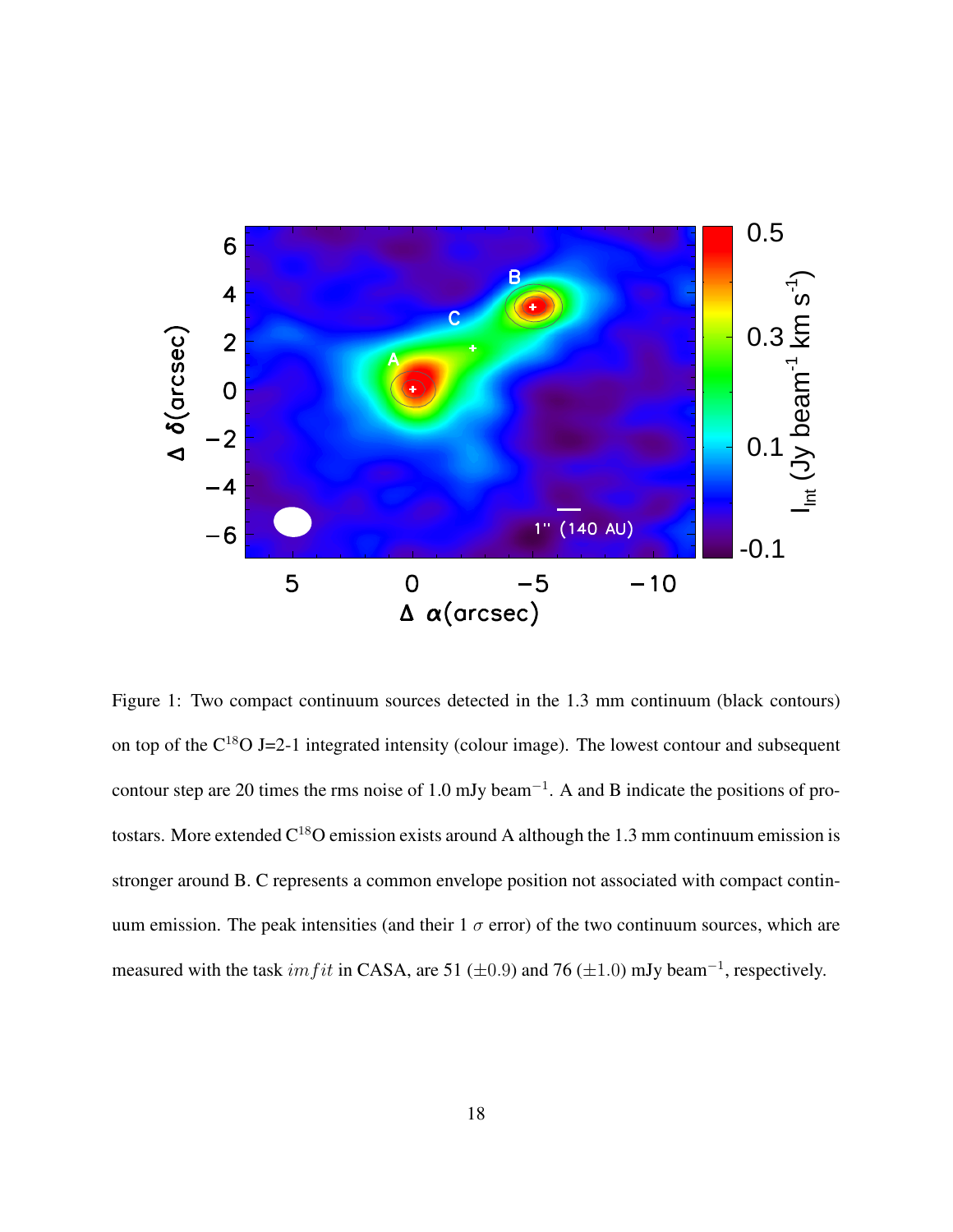

<span id="page-18-0"></span>Figure 2: Continuum images in two different resolutions. The upper and lower panels show the 1.3 mm continuum images in the resolutions of <sup>∼</sup>1.2′′ and <sup>∼</sup>0.2′′, respectively, when the uniform weighting is adopted. In the higher resolution images, two continuum sources are resolved as disks (see the text and Supplementary Table 1 and 2).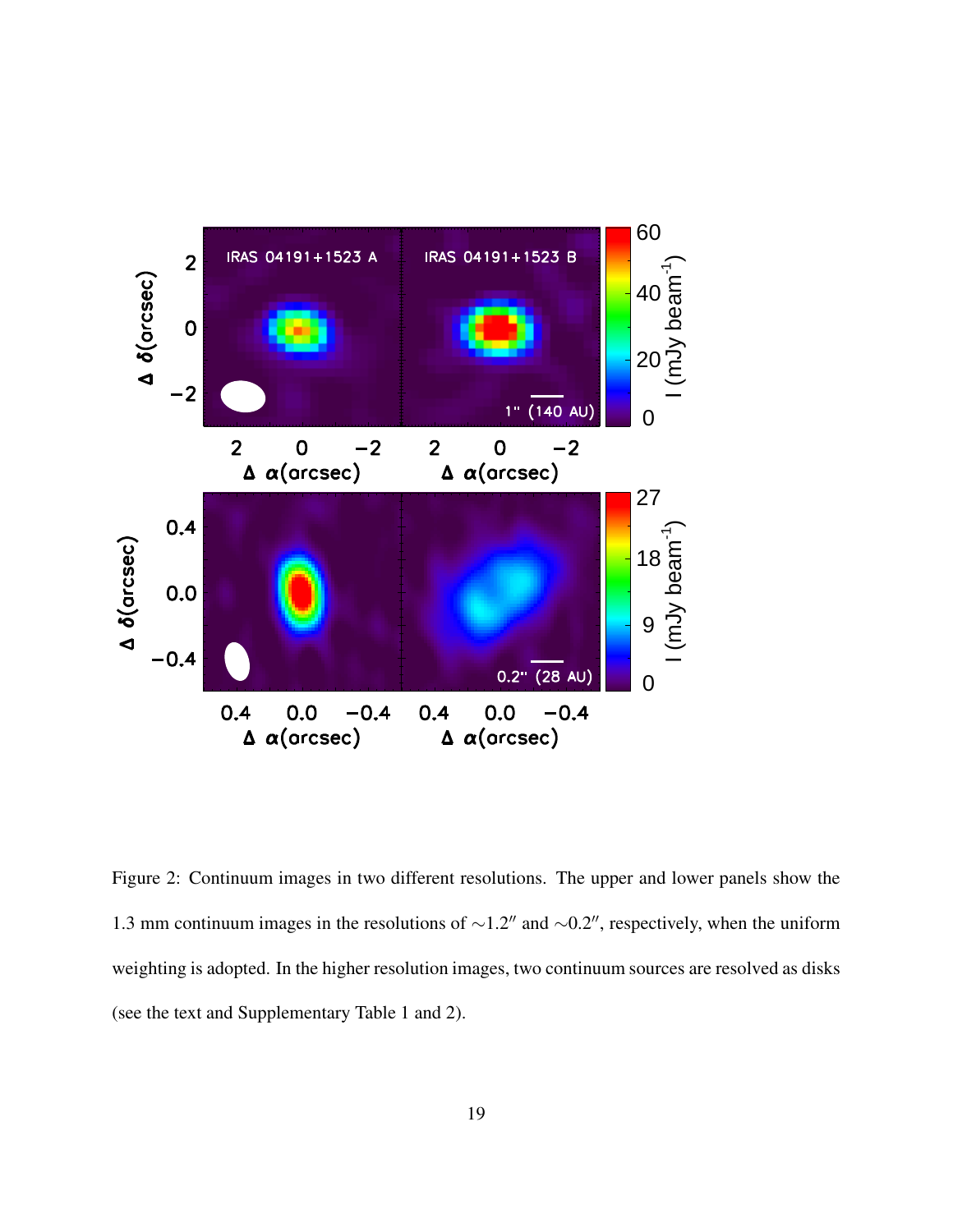

<span id="page-19-0"></span>Figure 3: Protostellar binary disks detected in the high velocity wings of the C<sup>18</sup>O  $J = 2 \rightarrow 1$ emission line on top of the continuum image (gray scale). The red and blue components are integrated in the velocity ranges from 7.65 to 9.15 km s<sup>-1</sup> and from 4.35 to 5.85 km s<sup>-1</sup>, respectively. The lowest contour and subsequent contour step are 10 times the rms noise of 2.4 mJy beam<sup>−</sup><sup>1</sup> km s<sup>-1</sup>. The white lines connect the blue- and red-shifted emission peaks, and thus, they are considered to be perpendicular to the disk rotation axes. The peak-position-velocity diagrams, presented in Figure 4, are obtained along these lines.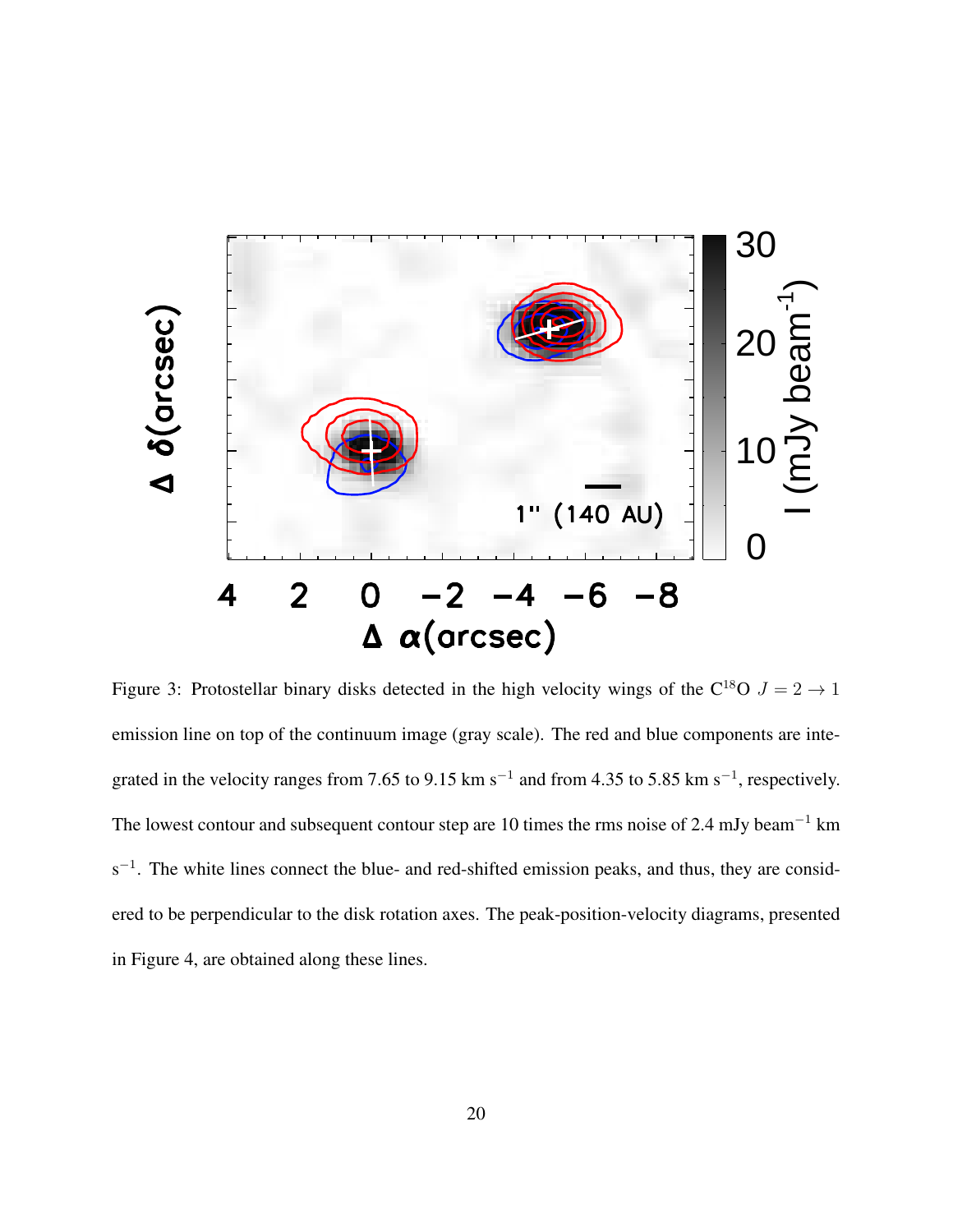

<span id="page-20-0"></span>Figure 4: The velocity profiles for high velocity wings of IRAS 04191+1523 A and B, respectively, along the white lines in Figure 3. Only blue shifted velocities are plotted for B because the red shifted emission is contaminated by an additional component (see Supplementary Figure 1). The source velocity is found from the spectrum at the position C in Figure 1 (see Supplementary Figure 1), as 6.75 km s<sup>-1</sup>, in which the velocity profiles for red and blue-shifted wings of IRAS 04191+1523 A are consistent without displacement as seen in the figure. The solid curves represent the best-fit Keplerian velocity profiles with the central mass of 0.09  $M_{\odot}$  for both sources when an edge-on view is assumed. The vertical error bars represent the velocity resolution (∼0.08 km s<sup>-1</sup>), and the horizontal error bars indicate the 1  $\sigma$  error in the position of emission peak, which is derived by Gaussian fitting of the  $C^{18}O$  emission distribution along the white lines marked in Figure 3 at a given velocity channel.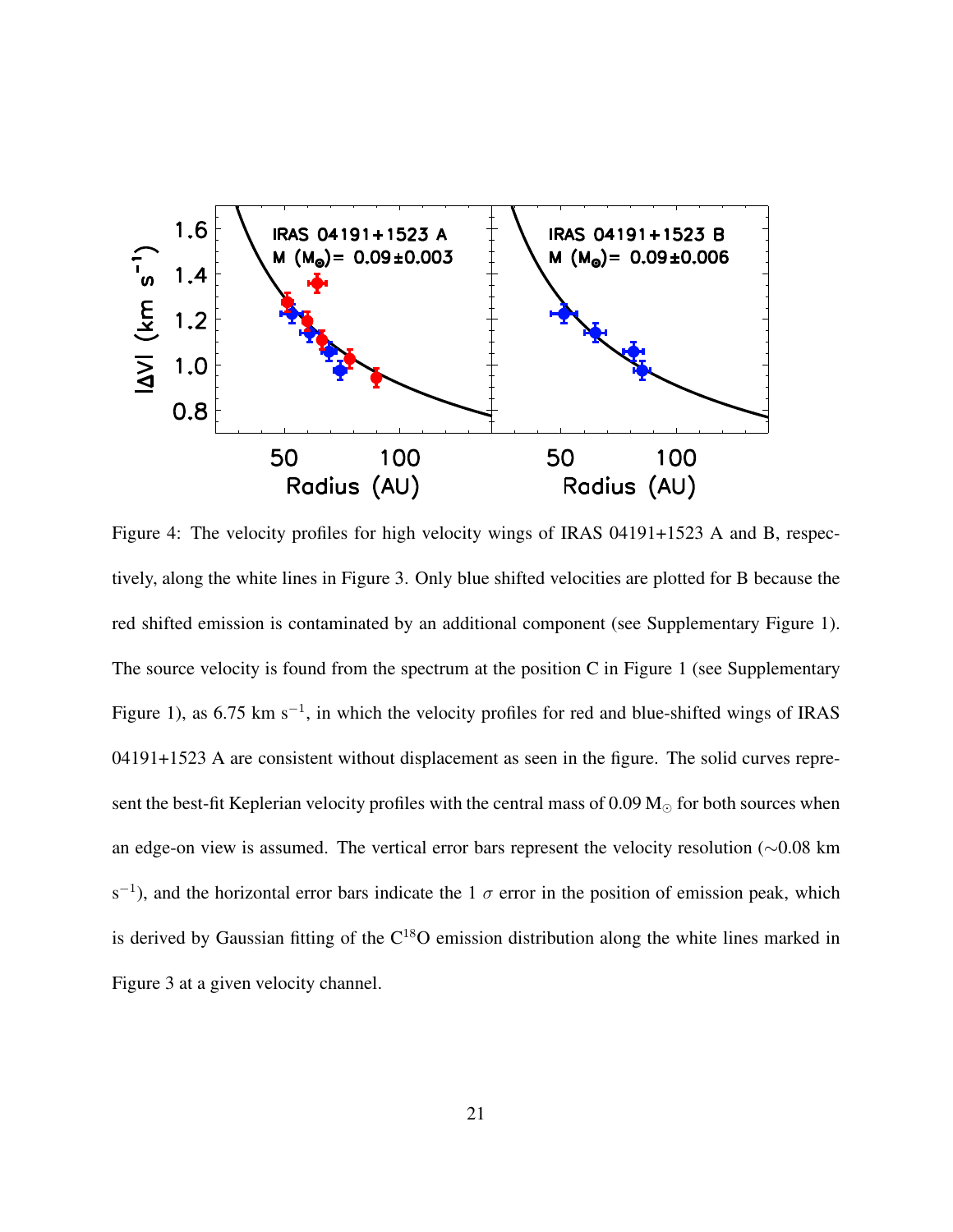

**Supplementary Figure** 5: The  $C^{18}O$  spectra for the two disk positions and in between the two disks (position C in figure 1 of the main paper). The spectrum at C represents the common envelope with no disk emission. Therefore, we define the velocity ranges (shaded as blue and red) for the disk emission based on this spectrum. The blue line above 7.65 km s<sup>-1</sup> at the position B indicates the spectrum of the blue wing reflected about the source velocity of 6.75 km s<sup>-1</sup>, which is marked with the dashed line. It shows an additional bump in the red wing at the position B. A Gaussian fit places the additional component at 8.9 km s<sup> $-1$ </sup>.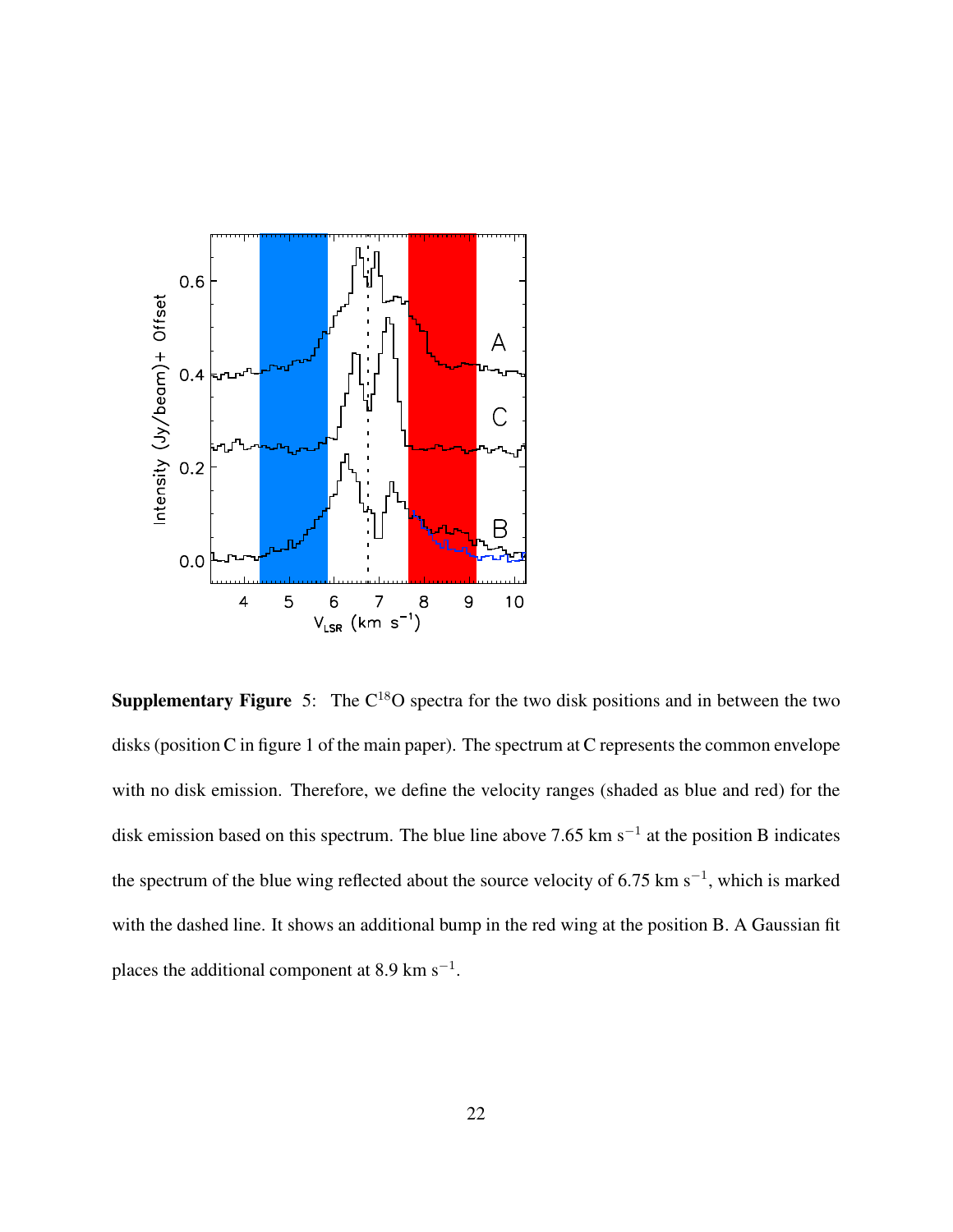

Supplementary Figure 6: The velocity profiles for the high velocity wings of IRAS 04191+1523 A and B, respectively, in logarithmic scale. The data points and error bars are the same as in Figure 4. When the velocity profile follows a power-law function with radius ( $|\Delta V| \propto r^{-b}$ ), the least squares fitting method show the best-fit power indices (and their uncertainties) of A and B are 0.69  $(\pm 0.09)$  and 0.42 ( $\pm 0.14$ ), respectively. These values are similar to the power index (0.5) for the Keplerian rotation.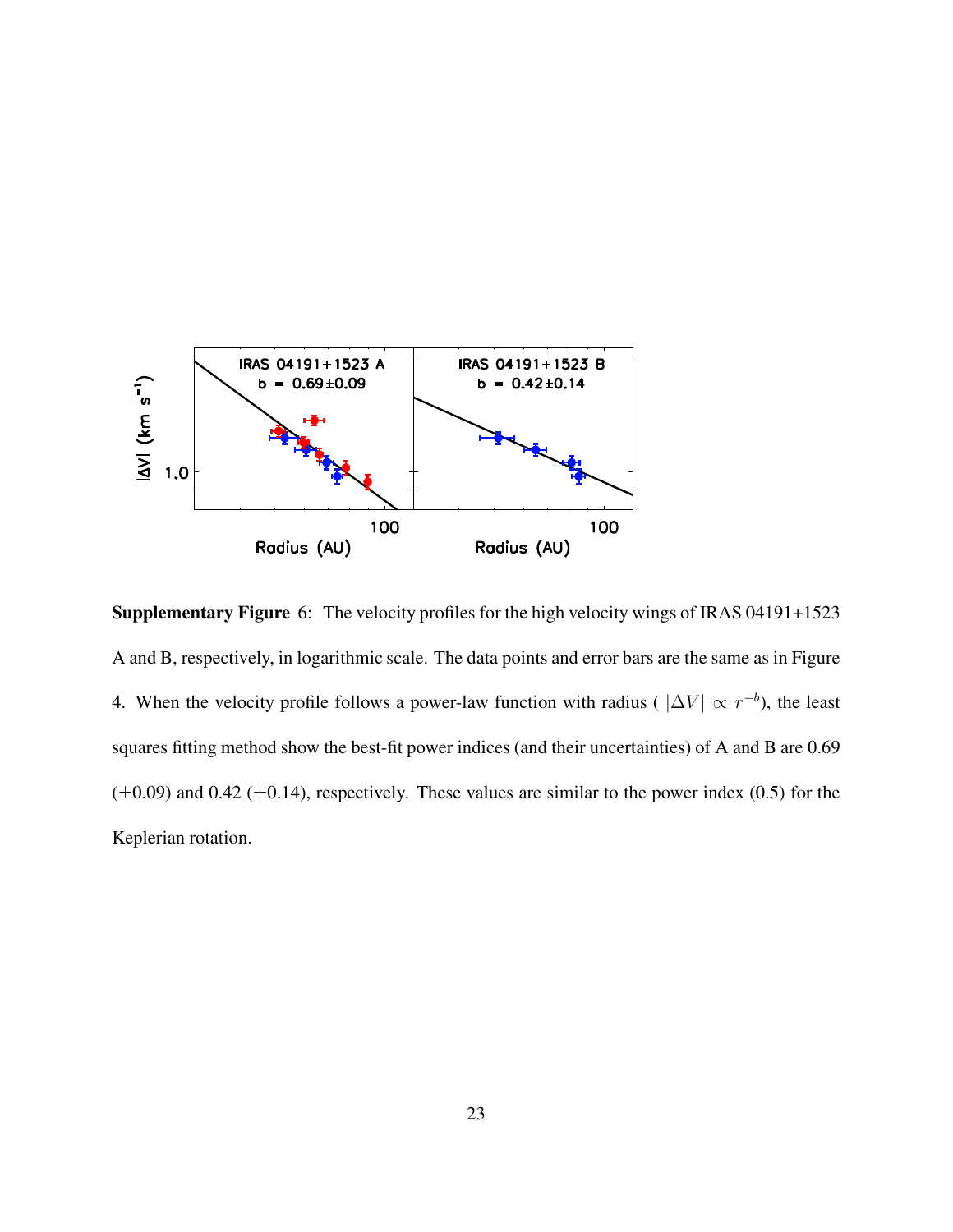

**Supplementary Figure** 7: The channel maps of high velocity components of the  $C^{18}O$  emission for IRAS 04191+1523 A (top) and B (bottom) on top of the continuum image (gray scale). The lowest contour and subsequent contour step are 5 times the rms noise, which is 6.9 mJy beam<sup>−</sup><sup>1</sup> and 10.9 mJy beam<sup>-1</sup> for A and B, respectively. The thin black line marked in each box connects the blue- and red-shifted emission peaks. The mean and standard deviation of the position angles measured from the thin black lines are  $2.9 \pm 4.1^{\circ}$  and  $-74.0 \pm 6.1^{\circ}$ . The velocity marked at the top of each column indicates the velocity shifted from the source velocity.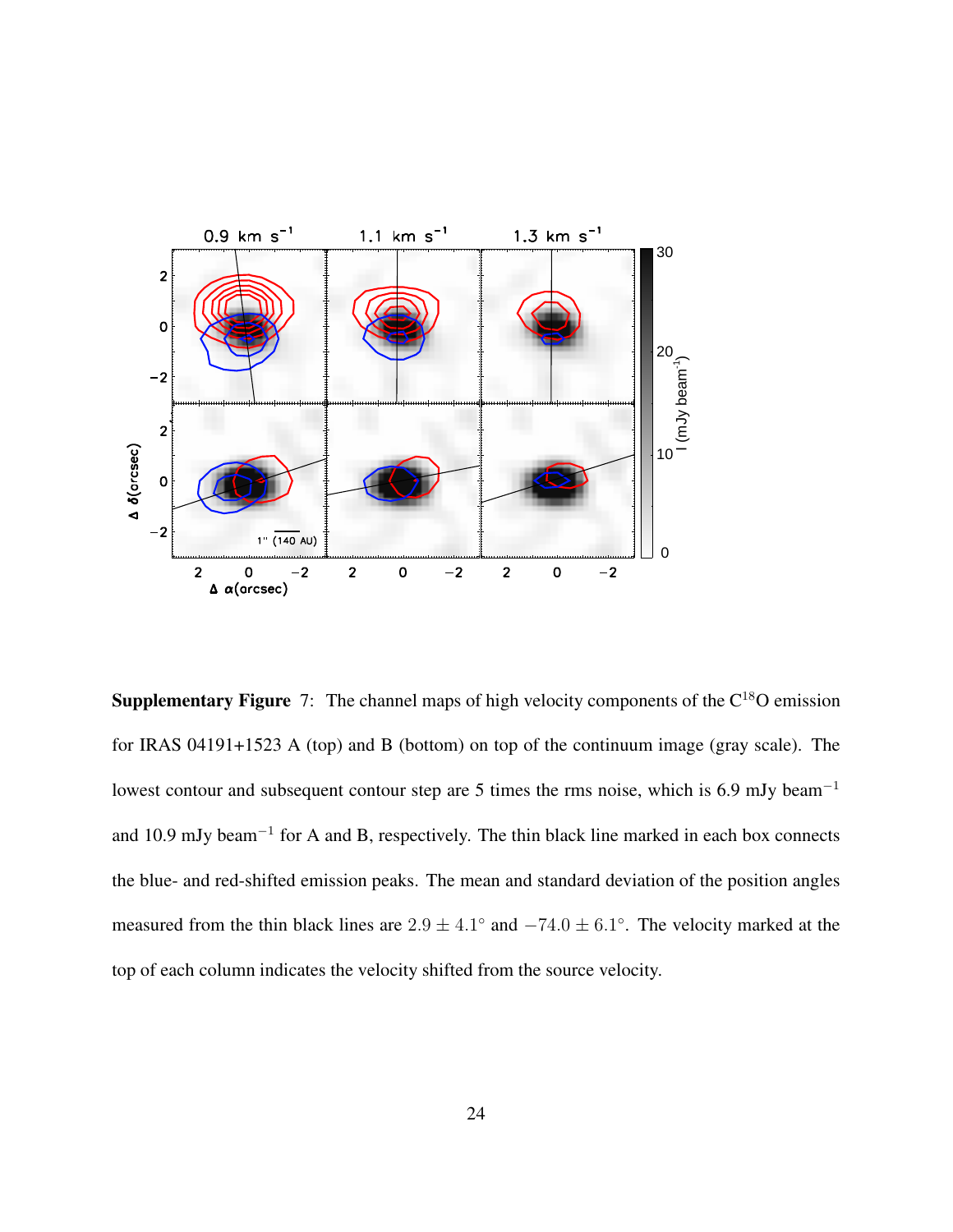|              | R.A.          | Dec.            |       | Continuum Flux density Continuum Peak Intensity | Disk mass <sup><math>a</math></sup> |
|--------------|---------------|-----------------|-------|-------------------------------------------------|-------------------------------------|
|              |               |                 | mJy   | mJy beam <sup><math>-1</math></sup>             | $\times 10^{-3}$ M <sub>o</sub>     |
| A            | 04:22:00.4283 | $+15:30:21.189$ | 53.5  | 33.1                                            | 3.70                                |
|              | (0''.001)     | (0''.002)       | (1.1) | (0.46)                                          | (0.08)                              |
| <sub>R</sub> | 04:22:00.0826 | $+15:30:24.605$ | 71.1  | 10.2                                            | 4.91                                |
|              | (0''.001)     | (0''.009)       | (3.2) | (0.41)                                          | (0.22)                              |

# Supplementary Table 1: Source Properties of IRAS 04191+1523

The continuum flux density and peak intensity are measured with the task, imfit in CASA. The value in parenthesis is the error  $(1 \sigma)$ .

 $^{\alpha}$ The disk mass is calculated by the equation (1) in Methods.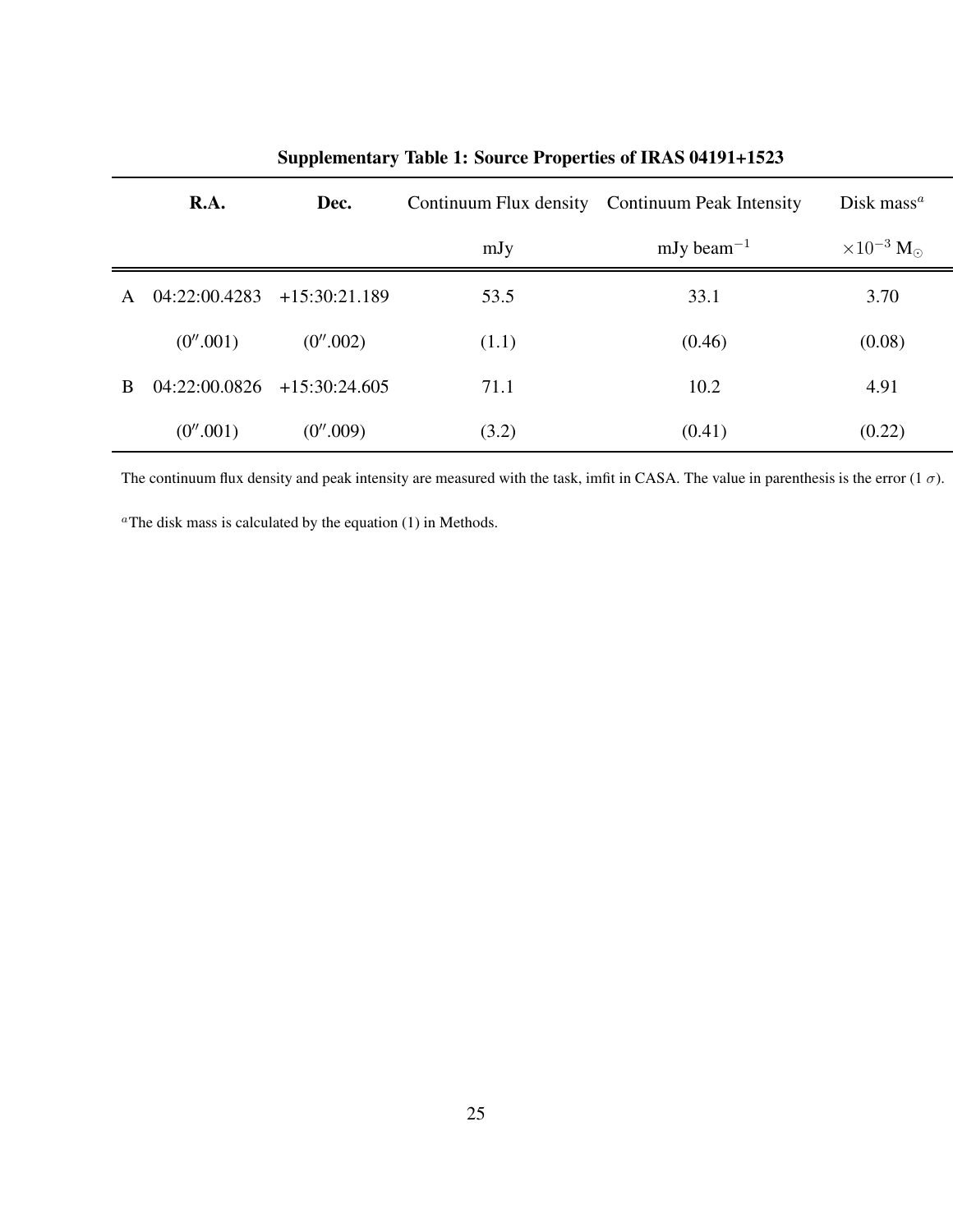|   | $\theta_{\rm maj}$ <sup>a</sup> | $\theta_{\rm min}$ $^a$                 | $\theta_{\rm incl.}^{\quad b}$ | P.A.         |
|---|---------------------------------|-----------------------------------------|--------------------------------|--------------|
|   | mas                             | mas                                     | $\circ$                        | $\circ$      |
|   |                                 | A $189.3(9.0)$ $109.4(5.4)$ $54.6(2.8)$ |                                | 0.0(3.9)     |
| B | 608 (29)                        | $309(20)$ $59.3(2.7)$                   |                                | $-55.2(3.1)$ |

Supplementary Table 2: Deconvolved Disk Sizes and Inclinations of IRAS 04191+1523

These are measured with the CASA task, imfit. The value in the parenthesis is the error  $(1 \sigma)$ .

The synthesized beam is  $0''.24 \times 0''.14$  (P.A. = 14.72).

<sup>a</sup>FWHM of major and minor axes.

<sup>b</sup>  $\theta_{\text{incl.}} = \cos^{-1}(\theta_{\text{min}}/\theta_{\text{maj}}).$